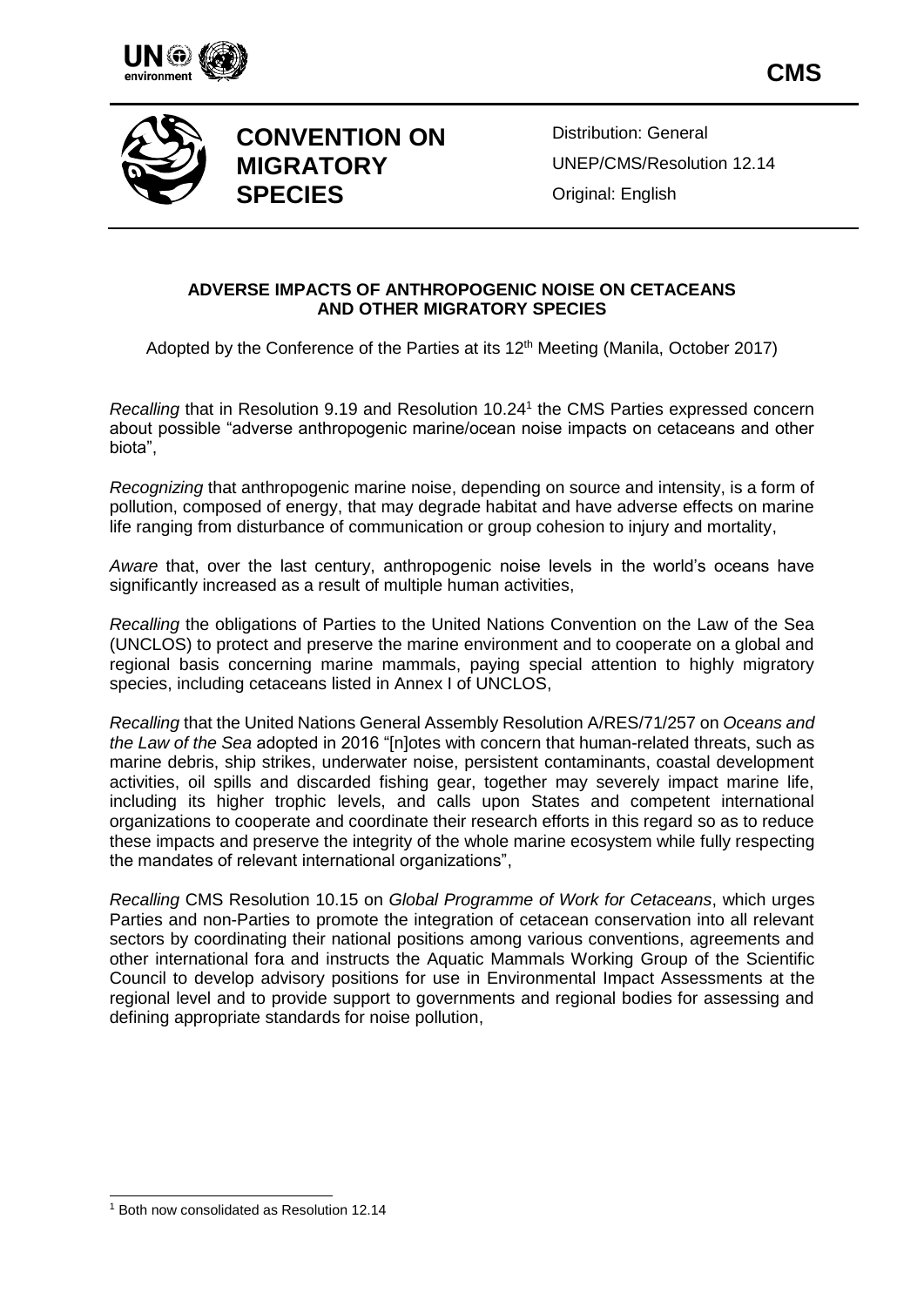*Recalling* that other international fora recognize anthropogenic marine noise as a potential threat to marine species conservation and welfare, and have adopted related decisions and resolutions or issued guidance, including:

- a) the Convention on Biological Diversity (CBD) through Decision X.29 concerning marine and coastal biodiversity and in particular its paragraph 12 relating to anthropogenic underwater noise and Decision XIII.10 addressing impacts of anthropogenic underwater noise on marine and coastal biodiversity and in particular paragraphs 1-2 relating to anthropogenic underwater noise,
- b) the Agreement on the Conservation of Cetaceans of the Black Sea, Mediterranean Sea and Contiguous Atlantic Area (ACCOBAMS) through Resolution 2.16 on *Impact Assessment of Man-Made Noise*, Resolution 3.10 on *Guidelines to Address the Impact of Anthropogenic Noise on Marine Mammals in the ACCOBAMS Area*, Resolution 4.17 on *Guidelines to address the impact of anthropogenic noise on cetaceans in the ACCOBAMS area*, Resolution 5.15 on *Addressing the Impact of Anthropogenic Noise* and Resolution 6.17 on *Anthropogenic Noise*,
- c) the Agreement on the Conservation of Small Cetaceans in the Baltic, North East Atlantic, Irish and North Seas (ASCOBANS) through Resolution 5.4 on *Adverse Effects of Sound, Vessels and other Forms of Disturbance on Small Cetaceans*, Resolution 6.2 on *Adverse Effects of Underwater Noise on Marine Mammals during Offshore Construction Activities for Renewable Energy Production* and Resolution 8.11 on *CMS Family Guidelines on Environmental Impact Assessments for Marine Noise-generating Activities*,
- d) the International Maritime Organization (IMO), which in 2008 established in its Marine Environmental Protection Committee a high priority programme of work on minimizing the introduction of incidental noise from commercial shipping operations into the marine environment, and which in 2014 issued MEPC.1/Circ.833 *Guidelines for the Reduction of Underwater Noise from Commercial Shipping to Address Adverse Impacts on Marine Life*,
- e) the Convention for the Protection of the Marine Environment of the North-East-Atlantic (OSPAR) Guidance on environmental considerations for offshore wind farm development,
- f) the International Union for Conservation of Nature (IUCN) Resolution 3.068 concerning undersea noise pollution (World Conservation Congress at its 3<sup>rd</sup> Session in Bangkok, Thailand, 17–25 November 2004),
- g) following International Whaling Commission (IWC) Resolution 1998-6, the IWC Scientific Committee has investigated the impacts of military sonar, seismic surveys, masking and shipping noise; it has concluded that, in addition to some instances of severe acute effects (e.g. from military sonar and similar noise sources), existing levels of ocean noise can have a chronic effect, and agreed that action should be taken to reduce noise in parallel with efforts to quantify these effects; and the IWC has identified the importance of continued and increased collaboration on this issue with other organizations including ACCOBAMS, ASCOBANS, IMO and IUCN,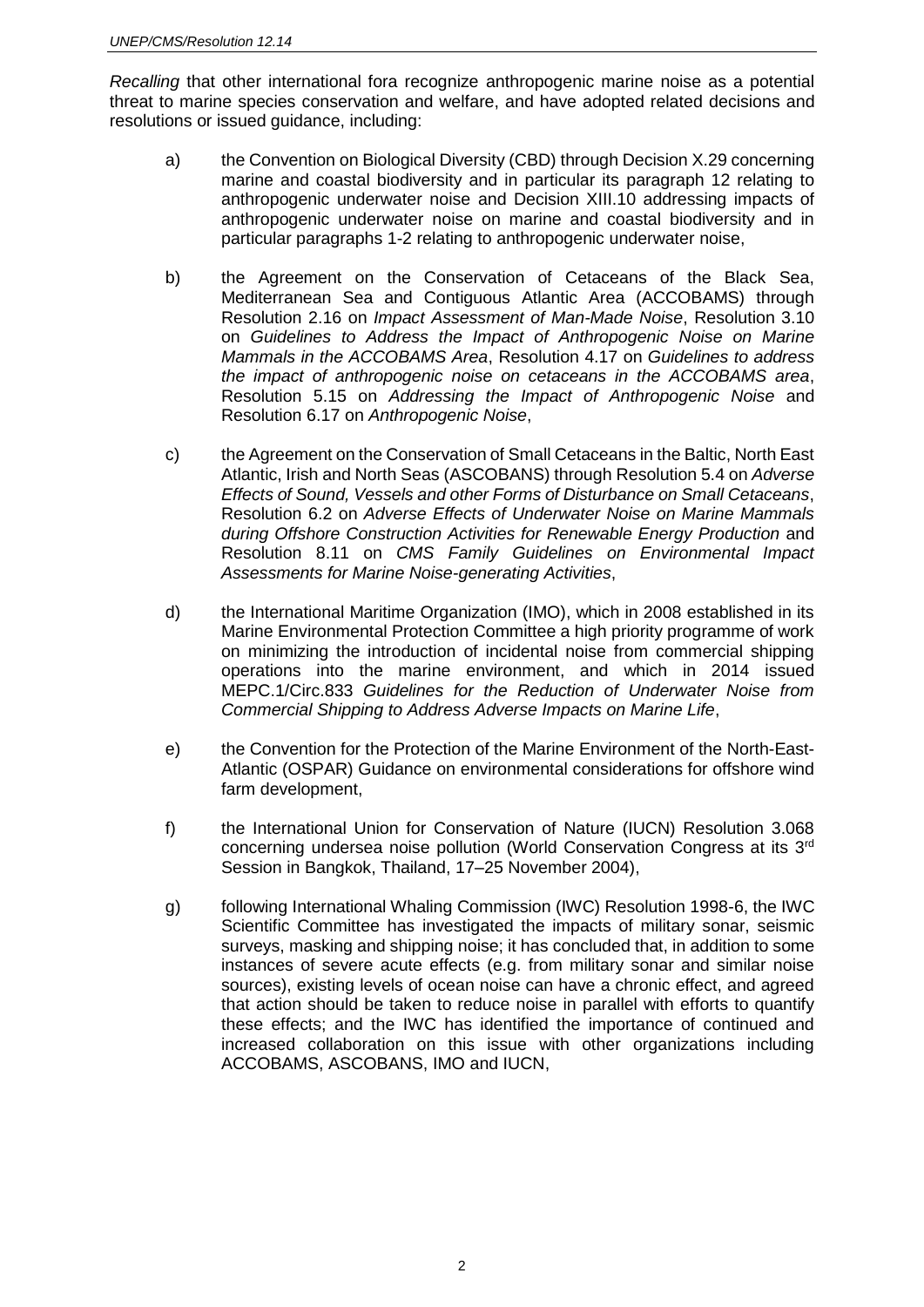*Recalling* that according to Article 236 of UNCLOS, that Convention's provisions regarding the protection and preservation of the marine environment do not apply to warships, naval auxiliary and other vessels or aircraft owned or operated by a State and used, for the time being, only on governmental non-commercial service; and that each State is required to ensure, by the adoption of appropriate measures not impairing operations or operational capabilities of such vessels or aircraft owned or operated by it, that such vessels or aircraft act in a manner consistent, so far as is reasonable and practicable, with UNCLOS,

*Noting* that the Convention on Biological Diversity (CBD) decision VI/20 recognized CMS as the lead partner in the conservation and sustainable use of migratory species over their entire range,

*Acknowledging* the ongoing activities in other fora to reduce underwater noise such as the activities within NATO to avoid negative effects of sonar use,

*Noting* Directive 2014/52/EU of the European Parliament and of the Council, amending Directive 2011/92/EU on the *Assessment of the Effects of Certain Public and Private Projects on the Environment*,

*Noting* the EU Marine Strategy Framework Directive and its implementing act, where Member States in European Union marine waters shall take necessary measures by 2020 to achieve or maintain their determined good environmental status, including on underwater noise, established by each of them and in coordination at Union, regional and sub-regional levels,

*Grateful* for the invitation of ACCOBAMS and ASCOBANS, accepted in 2014, that CMS participate in the Joint Noise Working Group, which provides detailed and precautionary advice to Parties, particularly on available mitigation measures, alternative technologies and standards required for achieving the conservation goals of the treaties,

*Aware* that some types of marine noise can travel faster than other forms of pollution over more than hundreds of kilometres underwater unrestricted by national boundaries and that these are ongoing and increasing,

*Taking into account* the lack of data on the distribution and migration of some populations of marine species and on the adverse human-induced impacts on CMS-listed marine species and their prey,

*Aware* that incidents of stranding and deaths of some cetacean species have coincided with and may be due to the use of high-intensity mid-frequency active sonar,

*Reaffirming* that the difficulty of proving possible negative impacts of acoustic disturbance on CMS-listed marine species and their prey necessitates a precautionary approach in cases where such an impact is likely,

*Noting* the draft research strategy developed by the European Science Foundation on "*the effects of anthropogenic sound on marine mammals",* which is based on a risk assessment framework,

*Noting* the OSPAR *Code of Conduct for Responsible Marine Research in the Deep Seas and High Seas of the OSPAR Marine Area* and the ISOM *Code of Conduct for Marine Scientific Research Vessels*, providing that marine scientific research is carried out in an environmentally friendly way using appropriate study methods reasonably available,

*Aware* of the calls on the IUCN constituency to recognize that, when there is reason to expect that harmful effects on biota may be caused by anthropogenic marine noise, lack of full scientific certainty should not be used as a reason for postponing measures to prevent or minimize such effects,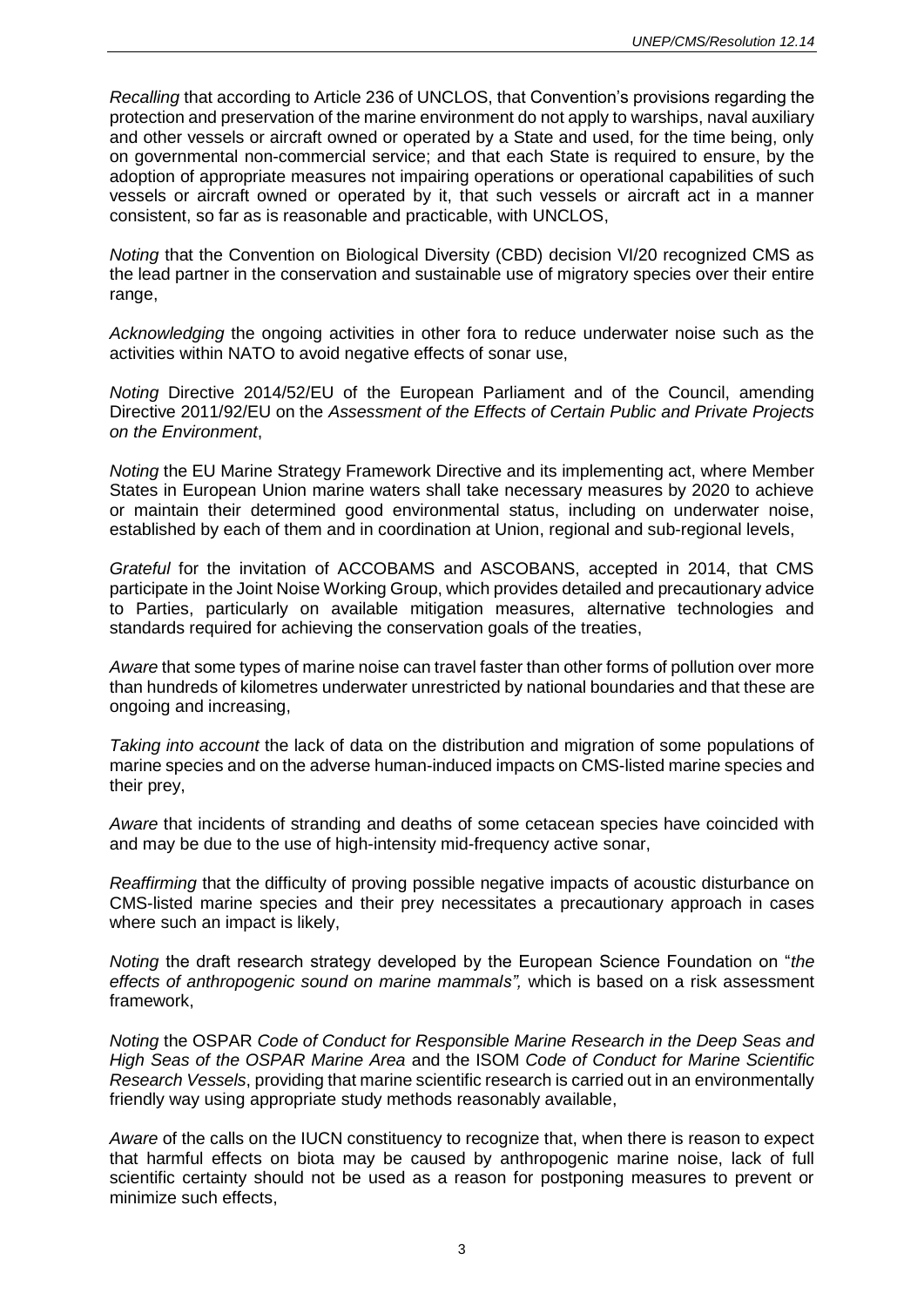*Recognizing* with concern that cetaceans and other marine mammals, reptiles and fish species, and their prey, are vulnerable to noise disturbance and subject to a range of human impacts,

#### *The Conference of the Parties to the Convention on the Conservation of Migratory Species of Wild Animals*

- 1. *Reaffirms* that there is a need for ongoing and further internationally coordinated research on the impact of underwater noise (including inter alia from offshore wind farms and associated shipping) on CMS-listed marine species and their prey, their migration routes and ecological coherence, in order to give adequate protection to cetaceans and other marine migratory species;
- 2. *Confirms* the need for international, national and regional limitation of harmful anthropogenic marine noise through management (including, where necessary, regulation), and that this Resolution remains a key instrument in this regard;
- 3. *Urges* Parties and invites non-Parties that exercise jurisdiction over any part of the range of marine species listed on the appendices of CMS, or over flag vessels that are engaged within or beyond national jurisdictional limits, to take special care and, where appropriate and practical, to endeavour to control the impact of anthropogenic marine noise pollution in habitats of vulnerable species and in areas where marine species that are vulnerable to the impact of anthropogenic marine noise may be concentrated, to undertake relevant environmental assessments on the introduction of activities that may lead to noiseassociated risks for CMS-listed marine species and their prey;
- 4. *Strongly urges* Parties to prevent adverse effects on CMS-listed marine species and their prey by restricting the emission of underwater noise; and where noise cannot be avoided, *further urges* Parties to develop an appropriate regulatory framework or implement relevant measures to ensure a reduction or mitigation of anthropogenic marine noise;
- 5. *Calls* on Parties and *invites* non-Parties to adopt whenever possible mitigation measures on the use of high intensity active naval sonars until a transparent assessment of their environmental impact on marine mammals, fish and other marine life has been completed and as far as possible aim to prevent impacts from the use of such sonars, especially in areas known or suspected to be important habitat to species particularly sensitive to active sonars (e.g. beaked whales) and in particular where risks to marine species cannot be excluded, taking account of existing national measures and related research in this field;
- 6. *Urges* Parties to ensure that Environmental Impact Assessments take full account of the effects of activities on CMS-listed marine species and their prey and consider a more holistic ecological approach at a strategic planning stage;
- 7. *Endorses* the "CMS Family Guidelines on Environmental Impact Assessments for Marine Noise-generating Activities" attached as Annex and *welcomes* the Technical Support Information contained in UNEP/CMS/COP12/Inf.11<sup>2</sup>;
- 8. *Invites* Parties to ACCOBAMS and ASCOBANS to consider adopting these Guidelines, in the elaboration of which they were fully involved, at their next Meetings of the Parties;
- 9. *Further invites* Signatories to relevant Memoranda of Understanding concluded under CMS to consider using these Guidelines as guiding documents;
- 10. *Recognizes* that the work done in relation to marine noise is rapidly evolving, and *requests* the Scientific Council, in collaboration with the Joint Noise Working Group of CMS, ACCOBAMS and ASCOBANS, to review and update these Guidelines regularly;

l

<sup>2</sup> also provided online at http://www.cms.int/guidelines/cms-family-guidelines-EIAs-marine-noise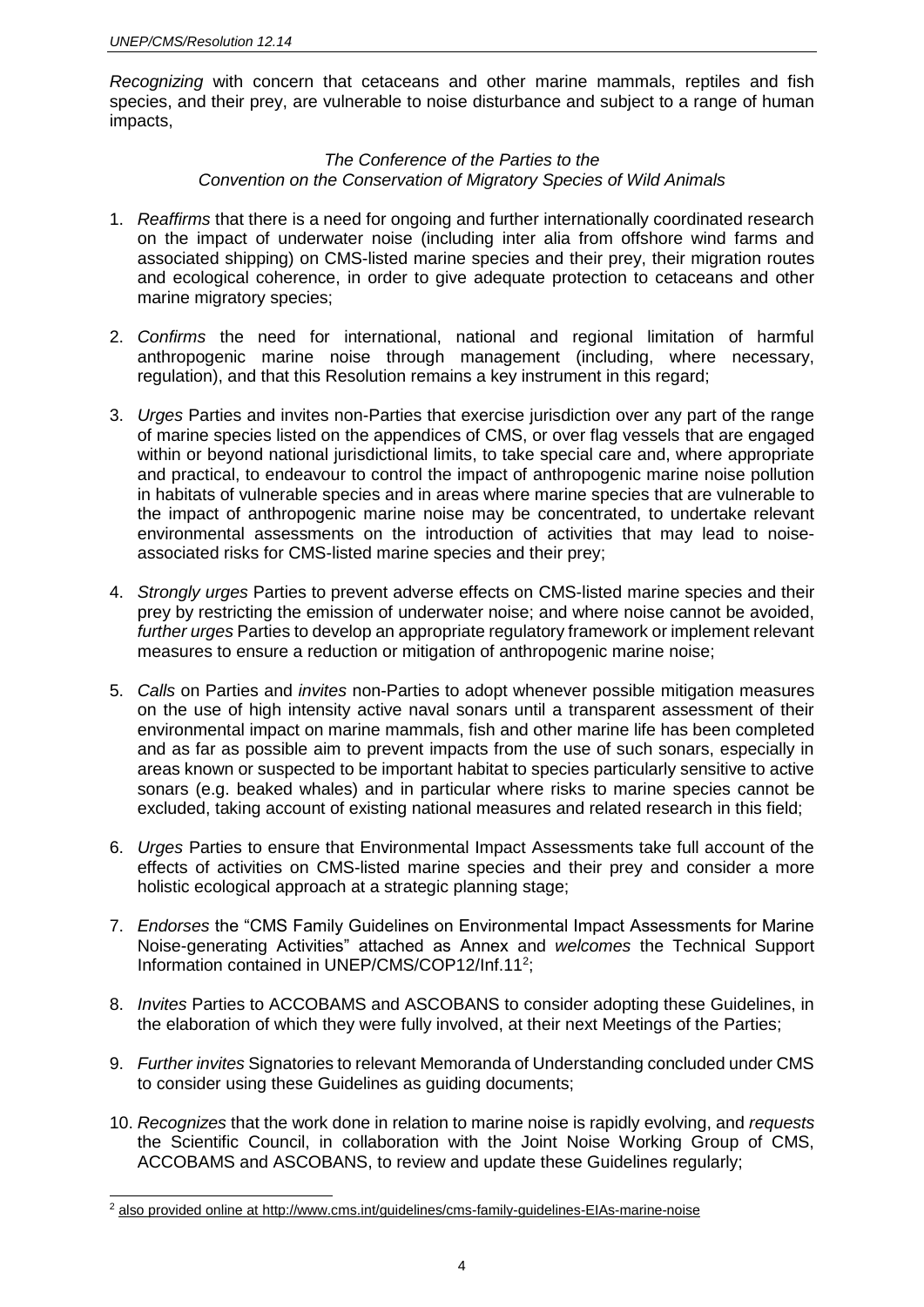- 11. *Urges* Parties and *encourages* non-Parties to disseminate these Guidelines, where necessary translating the Guidelines into different languages for their wider dissemination and use;
- 12. *Invites* the private sector and other stakeholders to make full use of these Guidelines in order to assess, mitigate and minimize negative effects of anthropogenic marine noise on marine biota;
- 13. *Welcomes* the efforts of the private sector and other stakeholders to reduce their environmental impact and *strongly encourages* them to continue making this a priority;
- 14. *Recommends* that Parties, the private sector and other stakeholders apply Best Available Techniques (BAT) and Best Environmental Practice (BEP) including, where appropriate, clean technology, in their efforts to reduce or mitigate marine noise pollution;
- 15. *Further recommends* that Parties, the private sector and other stakeholders use, as appropriate, noise reduction techniques for offshore activities such as: air-filled coffer dams, bubble curtains or hydro-sound dampers, or different foundation types (such as floating platforms, gravity foundations or pile drilling instead of pile driving);
- 16. *Stresses* the need of Parties to consult with any stakeholder conducting activities known to produce anthropogenic marine noise with the potential to cause adverse effects on CMSlisted marine species and their prey, such as the oil and gas industry, shoreline developers, offshore extractors, marine renewable energy companies, other industrial activities and oceanographic and geophysical researchers recommending, how best practice of avoidance, diminution or mitigation of risk should be implemented. This also applies to military authorities to the extent that this is possible without endangering national security interests. In any case of doubt the precautionary approach should be applied;
- 17. *Encourages* Parties to integrate the issue of anthropogenic noise into the management plans of marine protected areas (MPAs) where appropriate, in accordance with international law, including UNCLOS;
- 18. *Invites* the private sector to assist in developing mitigation measures and/or alternative techniques and technologies for coastal, offshore and maritime activities in order to minimize anthropogenic noise pollution of the marine environment to the highest extent possible;
- 19. *Encourages* Parties to facilitate:
	- regular collaborative and coordinated temporal and geographic monitoring and assessment of local ambient noise (both of anthropogenic and biological origin);
	- further understanding of the potential for sources of noise to interfere with long-range movements and migration;
	- the compilation of a reference signature database, to be made publicly available, to assist in identifying the source of potentially damaging sounds;
	- characterization of sources of anthropogenic noise and sound propagation to enable an assessment of the potential acoustic risk for individual species in consideration of their auditory sensitivities;
	- studies on the extent and potential impact on the marine environment of high- intensity active naval sonars and seismic surveys in the marine environment; and the extent of noise inputs into the marine environment from shipping and to provide an assessment, on the basis of information to be provided by the Parties, of the impact of current practices; and
	- studies reviewing the potential benefits of "noise protection areas", where the emission of underwater noise can be controlled and minimized for the protection of cetaceans and other biota;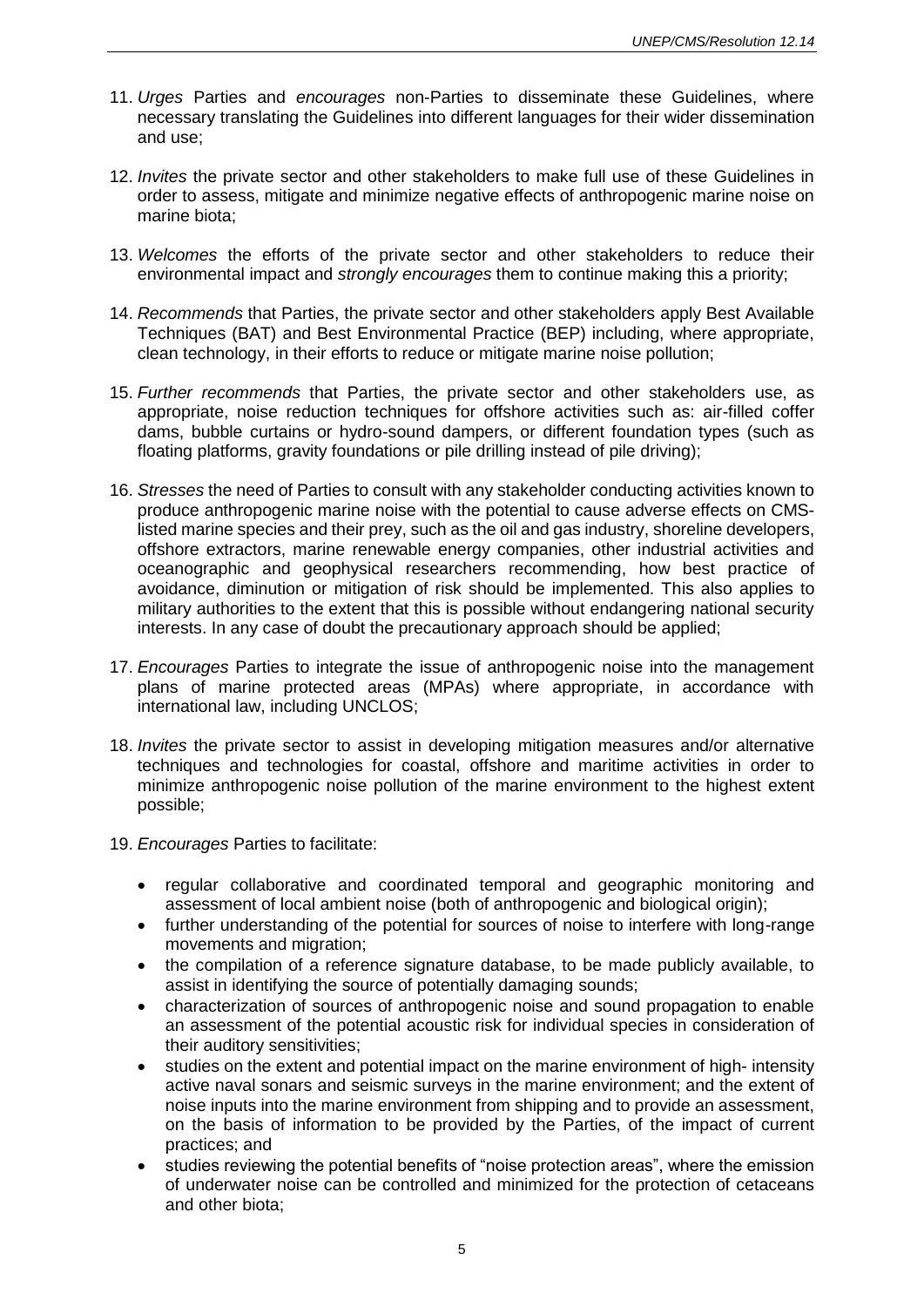whilst recognizing that some information on the extent of the use of military sonars (e.g. frequencies used) will be classified and would not be available for use in the proposed studies or databases;

- 20. *Recommends* that Parties that have not yet done so establish national noise registries to collect and display data on noise-generating activities in the marine area to help assess exposure levels and the likely impacts on the marine environment, and that data standards are made compatible with regional noise registries, such as the ones developed by the International Council for the Exploration of the Sea (ICES) and ACCOBAMS;
- 21. *Urges* all Parties to endeavour to develop provisions for the effective management of anthropogenic marine noise in CMS daughter agreements and other relevant bodies and Conventions;
- 22. *Invites* the Parties to strive, wherever possible, to ensure that their activities falling within the scope of this Resolution avoid harm to CMS-listed marine species and their prey;
- 23. *Requests* the Scientific Council, supported by the Joint Noise Working Group of CMS, ACCOBAMS and ASCOBANS, to continue monitoring new available information on the effects of underwater noise on marine species, as well as the effective assessment and management of this threat, and to make recommendations to Parties as appropriate;
- 24. *Requests* the Secretariat and *calls upon* Parties to contribute to the work of the IMO MEPC on noise from commercial shipping;
- 25. *Invites* Parties to provide the CMS Secretariat, for transmission to the Scientific Council, with copies of relevant protocols/guidelines and provisions for the effective management of anthropogenic noise, taking security needs into account, such as those of relevant CMS daughter agreements, OSPAR, IWC, IMO, NATO and other fora, thereby avoiding duplication of work; and
- 26. *Repeals* 
	- a) Resolution 9.19, *Adverse Anthropogenic Marine/Ocean Noise Impacts on Cetaceans and Other Biota*; and
	- b) Resolution 10.24, *Further Steps to Abate Underwater Noise Pollution for the Protection of Cetaceans and Other Migratory Species*.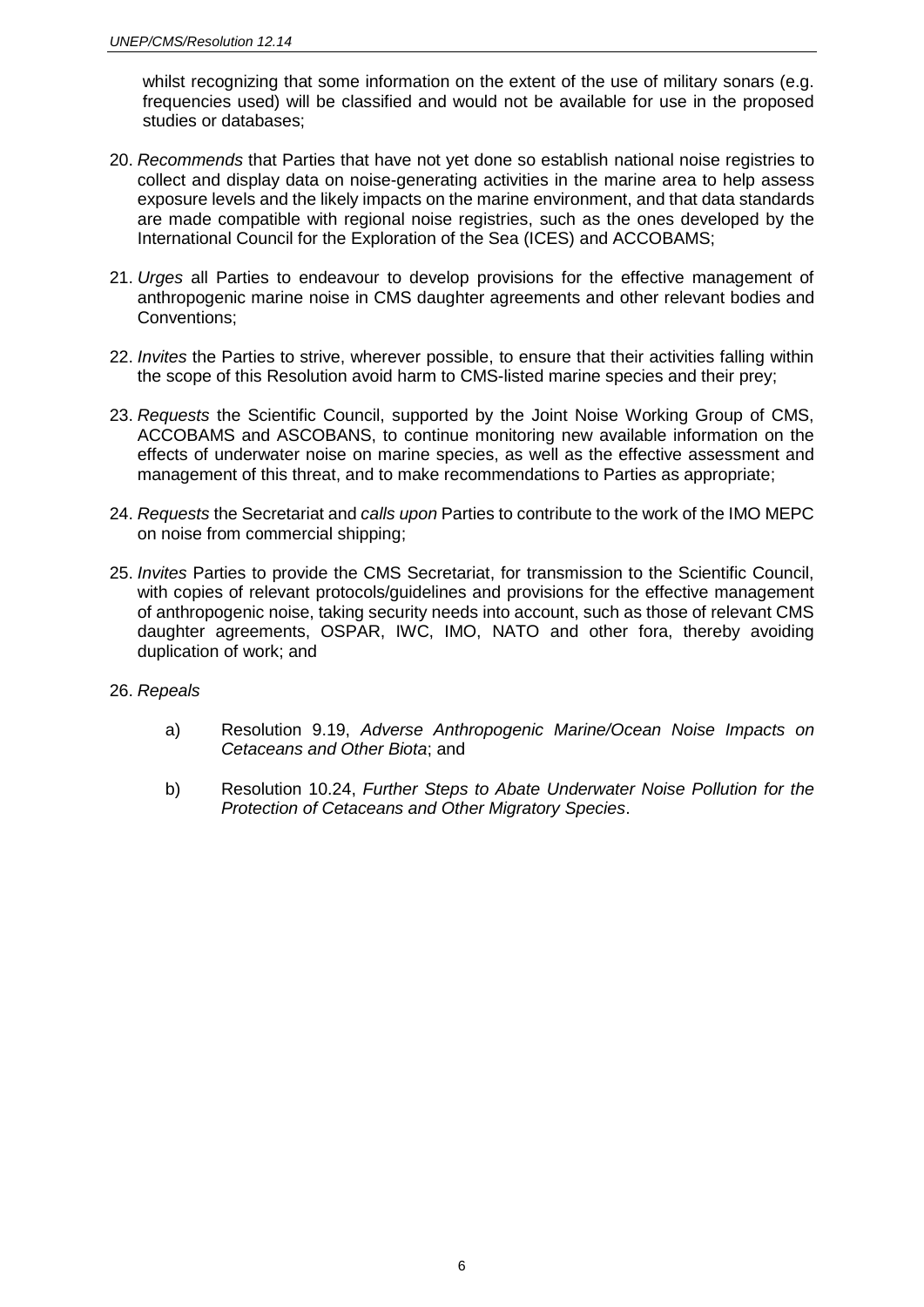# **CMS Family Guidelines on Environmental Impact Assessment for Marine Noise-generating Activities**

These **CMS Family Guidelines on Environmental Impact Assessment for Marine Noisegenerating Activities** have been developed to present the Best Available Techniques (BAT) and Best Environmental Practice (BEP), as called for in CMS Resolutions 9.19, 10.24 and 10.15, ACCOBAMS Resolution 5.15 and ASCOBANS Resolutions 6.2 and 8.11. In addition to the parent convention, CMS, these guidelines are relevant to:

- Agreement on the Conservation of Cetaceans of the Black Seas Mediterranean Seas and Contiguous Atlantic Area (ACCOBAMS)
- Agreement on the Conservation of Seals in the Wadden Sea (Wadden Sea Seals)
- Agreement on the Conservation of Small Cetaceans in the Baltic, North East Atlantic, Irish and North Seas (ASCOBANS)
- MOU Concerning Conservation Measures for the Eastern Atlantic Populations of the Mediterranean Monk Seal (*Monachus monachus*) (Atlantic Monk Seals)
- MOU Concerning Conservation Measures for Marine Turtles of the Atlantic Coast of Africa (Atlantic Marine Turtles)
- MOU Concerning the Conservation of the Manatee and Small Cetaceans of Western Africa and Macaronesia (Western African Aquatic Mammals)
- MOU for the Conservation of Cetaceans and their Habitats in the Pacific Islands Region (Pacific Islands Cetaceans)
- MOU on the Conservation and Management of Dugongs (*Dugong dugon*) and their Habitats throughout their Range (Dugong)
- MOU on the Conservation and Management of Marine Turtles and their Habitats of the Indian Ocean and South-East Asia (IOSEA)
- MOU on the Conservation of Migratory Sharks (Sharks)

# **Contents**

| $\mathbf{L}$ |                                                                                              |  |
|--------------|----------------------------------------------------------------------------------------------|--|
| Ш.           | Technical Support Information to the CMS Family Guidelines on Environmental                  |  |
|              |                                                                                              |  |
| III.         |                                                                                              |  |
| III.1.       |                                                                                              |  |
| III.2        |                                                                                              |  |
| III.3.       |                                                                                              |  |
| III.4.       |                                                                                              |  |
| III.5.       |                                                                                              |  |
| III.6.       |                                                                                              |  |
| IV.          |                                                                                              |  |
| V.           |                                                                                              |  |
| VI.          | EIA Guideline for Seismic Surveys (Air Gun and Alternative Technologies)17                   |  |
| VII.         |                                                                                              |  |
| VIII.        |                                                                                              |  |
| IX.          |                                                                                              |  |
| Χ.           | EIA Guideline for Pingers (Acoustic Deterrent/Harassment Devices, Navigation) 28             |  |
| XI.          | EIA Guideline for Other Noise-generating Activities (Acoustic Data Transmission, Wind, Tidal |  |
|              |                                                                                              |  |
| XII.         |                                                                                              |  |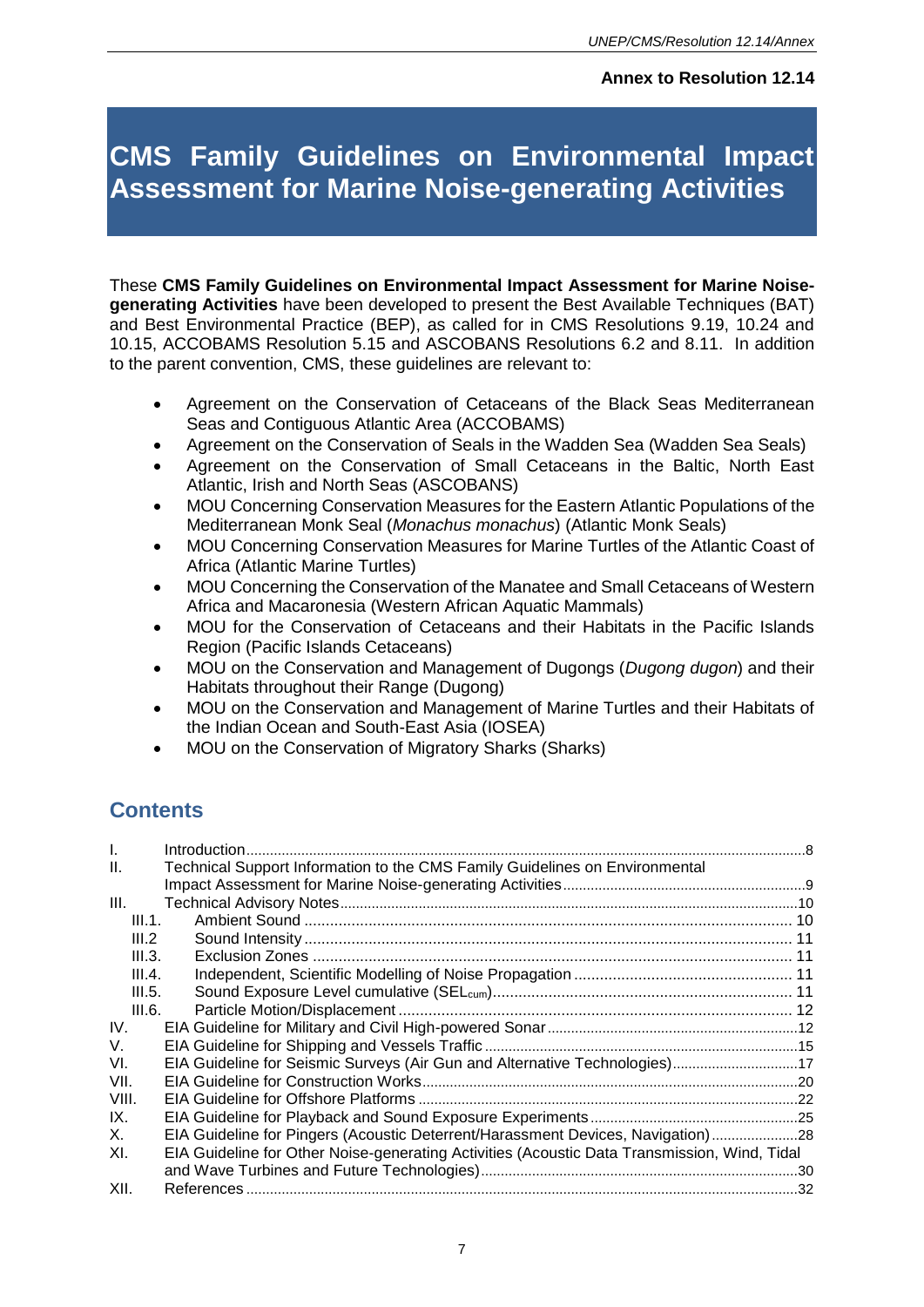### <span id="page-7-0"></span>**I. Introduction**

1. These **CMS Family Guidelines on Environmental Impact Assessment for Marine Noise-generating Activities** are designed to provide regulators with tailored advice to apply in domestic jurisdictions, as appropriate, to create EIA standards between jurisdictions seeking to manage marine noise-generating activities. The requirements within each of the modules are designed to ensure that the information being provided by proponents will provide decisionmakers with sufficient information to make an informed decision about impacts. The modules should be read in tandem with the **Technical Support Information to the CMS Family Guidelines on Environmental Impact Assessments for Marine Noise-generating Activities** (available at [www.cms.int/guidelines/cms-family-guidelines-EIAs-marine-noise\)](http://www.cms.int/guidelines/cms-family-guidelines-EIAs-marine-noise). They are structured to stand as one complete unit or to be used as discrete modules, tailored for national and agreement approaches.

2. The sea is the interconnected system of all the Earth's oceanic waters, including the five named 'oceans' - the Atlantic, Pacific, Indian, Southern and Arctic Oceans - a continuous body of salty water that covers over 70 per cent of the Earth's surface. This vast aquatic environment is home to a wider range of higher animal taxa than exists on land. Many marine species have yet to be discovered and the number known to science is expanding annually.

3. The sea also provides people with food—mainly fish, shellfish and seaweed—as well as other marine resources. It is a shared resource for us all.

4. Marine wildlife relies on sound for vital life functions, including communication, prey and predator detection, orientation and for sensing surroundings. The ocean environment is filled with natural sound (ambient noise) from biological (marine animals) and physical processes (earthquakes, wind, ice and rain) (Urick, 1983). Species living in this environment are adapted to these sounds.

5. Over the past century many anthropogenic marine activities have increased levels of noise (Hildebrand 2009; André et.al. 2010; Miksis-Olds and Nichols 2016) These modern anthropogenic noises have the potential for physical, physiological and behavioural impacts (Southall et.al. 2007).

6. Parties to CMS, ACCOBAMS and ASCOBANS have in several resolutions recognized underwater noise as a major threat to many marine species. These resolutions also call for noise-related considerations to be taken into account as early as the planning stages of activities, especially by making effective use of Environmental Impact Assessments (EIAs). The Convention on Biological Diversity Decision XII/23 also encourages governments to require EIAs for noise-generating offshore activities, and to combine acoustic mapping with habitat mapping to identify areas where these species may be exposed to noise impacts. (Prideaux, 2017b)

7. Wildlife exposed to elevated or prolonged anthropogenic noise can suffer direct injury and/or temporary or permanent auditory threshold shifts. Noise can mask important natural sounds, such as the call of a mate, or the sound made by prey or predator. Anthropogenic noise can also displace wildlife from important habitats. These impacts are experienced by a wide range of species including fish, crustaceans, cephalopods, pinnipeds (seals, sea lions and walrus), sirenians (dugong and manatee), sea turtles, the polar bear, marine otters and cetaceans (whales, dolphins and porpoises) (Southall et.al. 2007; Aguilar de Soto, 2017a; 2017b; Castellote, 2017a; 2017b; Frey, 2017; Hooker, 2017; McCauley, 2017; Marsh, 2017; Notarbartolo di Sciara, 2017a; 2017b; 2017c; Parks, 2017; Truda Palazzo, 2017; Vongraven, 2017). Where there is risk, full assessment of impact should be conducted.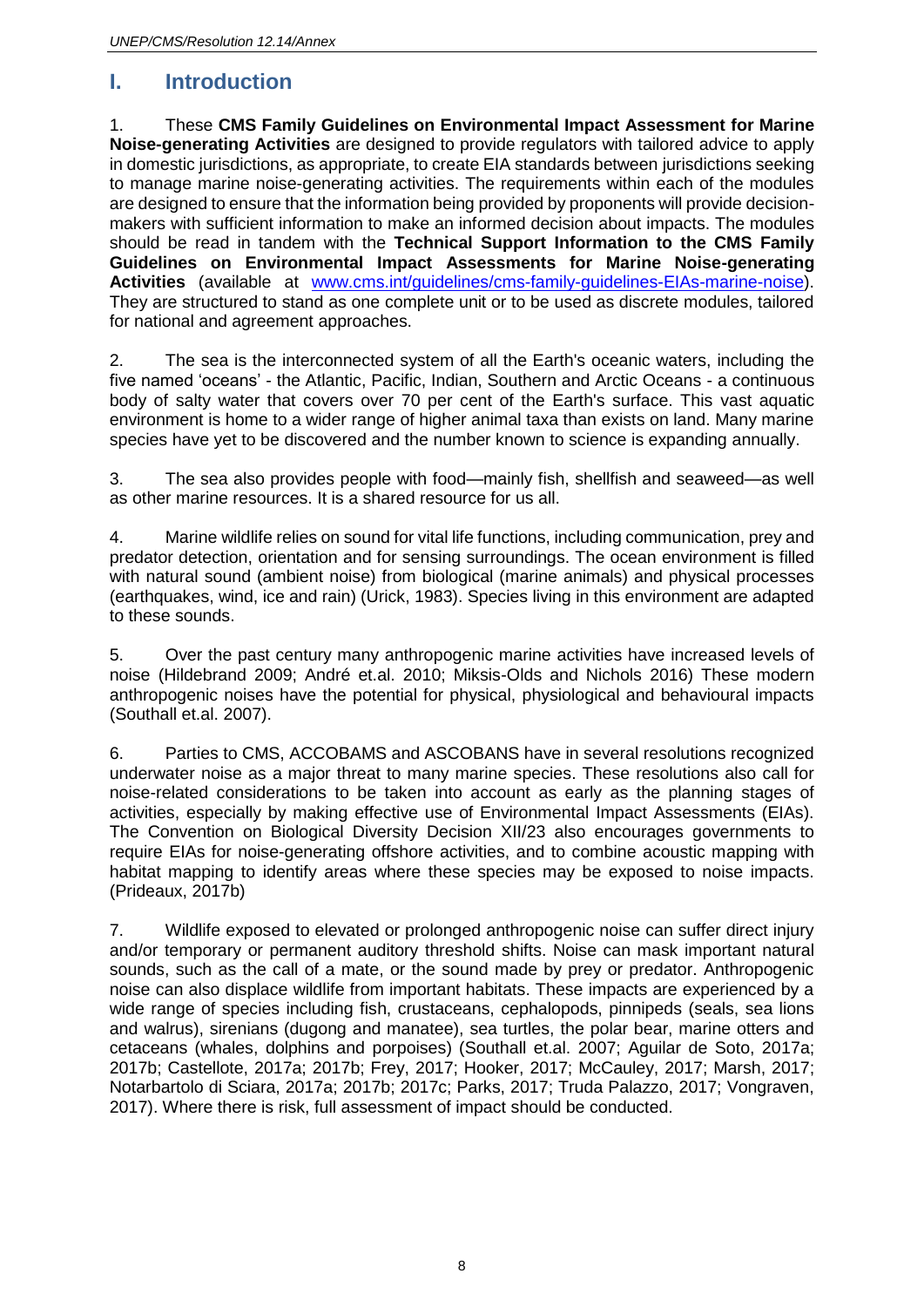8. The propagation of sound in water is complex and requires many variables to be carefully considered before it can be known if a noise-generating activity is appropriate or not. It is inappropriate to generalize sound transmission without fully investigating propagation (Prideaux, 2017a). Often, statements are made in Environmental Impact Assessments that a noise-generating activity is 'X' distance from 'Y' species or habitat and therefore, will have no impact. In these cases, distance is used as a basic proxy for impact but is rarely backed with scientifically modelled information. (Wright et.al. 2013; Prideaux and Prideaux 2015)

9. To present a defensible Environmental Impact Assessment for any noise-generating activity proposal, proponents need to have expertly modelled the noise of the proposed activity in the region and under the conditions they plan to operate. Regulators should have an understanding of the ambient or natural sound in the proposed area. This might require CMS Parties or jurisdictions to develop a metric or method for defining this, by drawing on the range of resources available worldwide. (Prideaux, 2017a)

10. All EIAs should include operational procedures to mitigate impact effectively during activities, and there should be proof of the mitigation's efficacy. These are the operational mitigation procedures that should be detailed in the national or regional regulations of the jurisdictions where the activity is proposed. Operational monitoring and mitigation procedures differ around the world, and may include industry/company best practices. Monitoring often includes, *inter alia*:

- a. periods of visual and other observation before a noise-generating activity commences
- b. passive acoustic monitoring
- c. marine mammal observers
- d. aerial surveys

Primary mitigation often includes, *inter alia*:

- e. delay to start, soft start and shut-down procedures
- f. sound dampers, including bubble curtains and cofferdams; sheathing and jacket tubes
- g. alternative low-noise or noise-free options (such as compiled in the OSPAR inventory of measures to mitigate the emission and environmental impact of underwater noise)

Secondary mitigation, where the aim is to prevent encounters of marine life with noise sources, includes *inter alia*:

h. spatial & temporal exclusion of activities

11. Approaches to mitigate the impact of particle motion (e.g. reducing substrate or sea ice vibration) should also be investigated. Assessment of the appropriateness and efficacy of all operational procedures should be the responsibility of the government agency assessing Environmental Impact Assessments (EIA).

### <span id="page-8-0"></span>**II. Technical Support Information to the CMS Family Guidelines on Environmental Impact Assessment for Marine Noise-generating Activities**

12. **Technical Support Information to the CMS Family Guidelines on Environmental Impact Assessments for Marine Noise-generating Activities** is provided as a full document and as stand-alone modules at: [www.cms.int/guidelines/cms-family-guidelines-EIAs-marine](http://www.cms.int/guidelines/cms-family-guidelines-EIAs-marine-noise)[noise.](http://www.cms.int/guidelines/cms-family-guidelines-EIAs-marine-noise)

13. This **Technical Support Information** has been specifically designed to provide clarity and certainty for regulators, when deciding to approve or restrict proposed activities. The document provides detailed information about species' vulnerabilities, habitat considerations, impact of exposure levels and proposed assessment criteria for all of the CMS-listed species groups and their prey.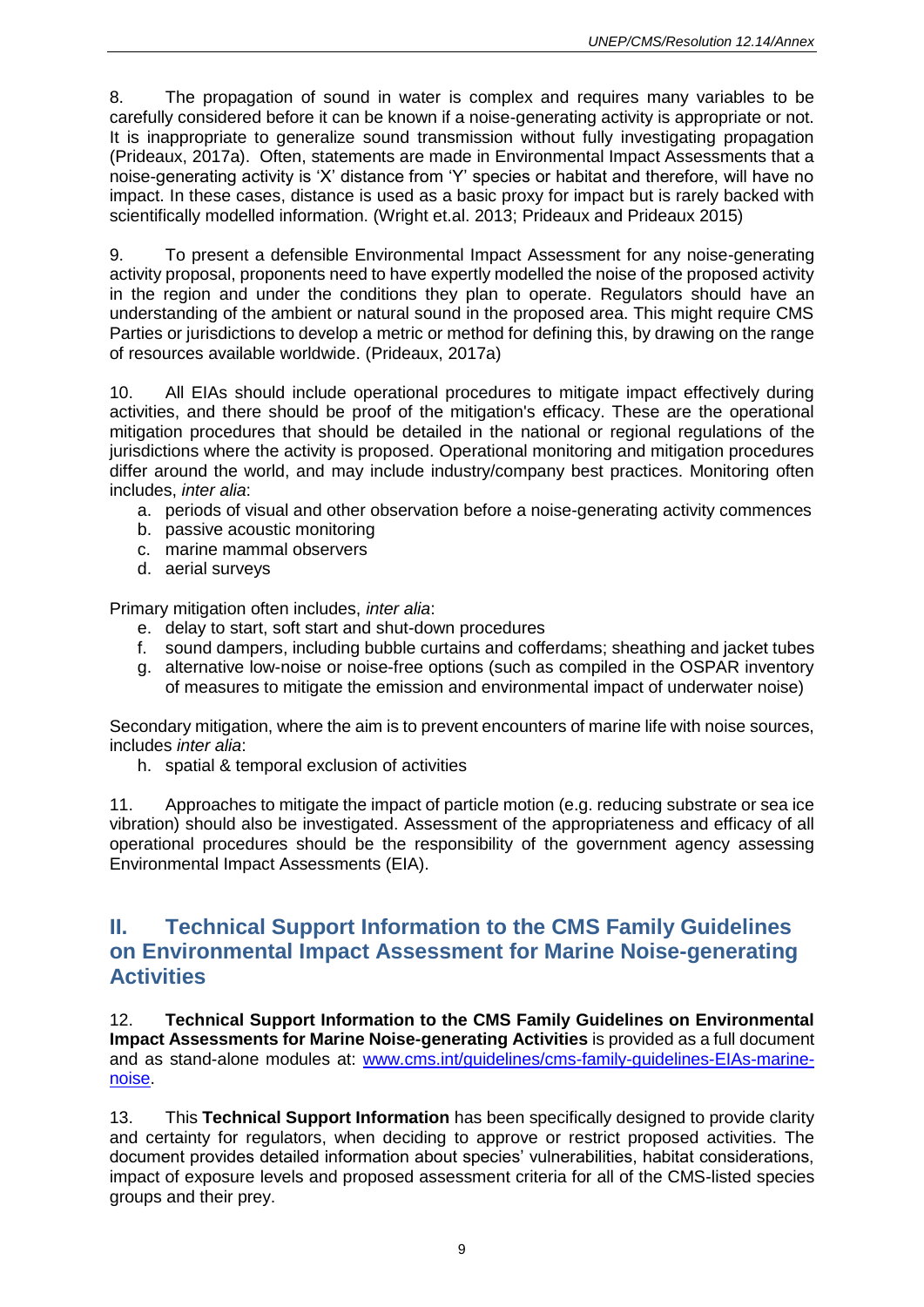- 14. The document is structured to cover specific areas, as follows:
	- 'Module A: Sound in Water is Complex' provides an insight into the characteristics of sound propagation and dispersal. This module is designed to provide decisionmakers with necessary foundation knowledge to interpret the other modules in these guidelines and any impact assessments that are presented to them for consideration.
	- 'Module B: Expert Advice on Specific Species Groups' presents twelve separate detailed sub-modules covering each of the CMS species groups, focusing on species' vulnerabilities, habitat considerations, impact of exposure levels and assessment criteria.
	- 'Module C: Decompression Stress' provides important information on bubble formation in marine mammals, source of decompression stress, source frequency, level and duration, and assessment criteria.
	- 'Module D: Exposure Levels' presents a summary of the current state of knowledge about general exposure levels.
	- 'Module E: Marine Noise-generating Activities' provides a brief summary of military sonar, seismic surveys, civil high-powered sonar, coastal and offshore construction works, offshore platforms, playback and sound exposure experiments, shipping and vessel traffic, pingers and other noise-generating activities. Each section presents current knowledge about sound intensity level, frequency range and the activities' general characteristics. The information is summarized in a table within the module.
	- 'Module F: Related Intergovernmental or Regional Economic Organization Decisions' presents the series of intergovernmental decisions that have determined the direction for regulation of anthropogenic marine noise.
	- 'Module G: Principles of EIAs' establishes basic principles including strategic environmental assessments, transparency, natural justice, independent peer review, consultation and burden of proof.
	- 'Module H: CMS-Listed Species Potentially Impacted by Anthropogenic Marine Noise'

15. The evidence presented in the **Technical Support Information** Modules B, C and D establishes that the effective use of EIA for all marine noise-generating activities is in line with CMS Resolutions 9.19, 10.24 and 10.15, ACCOBAMS Resolution 5.15 and ASCOBANS Resolutions 6.2 and 8.11.

16. The **Technical Support Information** was developed before the release of ISO 18405: Underwater acoustics – Terminology that provides valuable consistency to language used. The Guidelines have been slightly adapted to reflect this new ISO standard, without losing the vital connection to the **Technical Support Information**. Decision-makers should refer to both documents wherever possible.

### <span id="page-9-0"></span>**III. Technical Advisory Notes**

17. The following advisory notes should be considered in conjunction with the individual EIA Guideline tables, as presented in Modules IV through XI.

#### <span id="page-9-1"></span>III.1. Ambient Sound

18. ISO 18405 refers to ambient sound as "*sound that would be present in the absence of a specified activity*" and "*is location-specific and time-specific*". These Guidelines more specifically define it as the average ambient (non-anthropogenic) sound levels from biological (marine animals) and physical processes (earthquakes, wind, ice and rain etc) of a given area. It should be measured (including daily and seasonal variations of frequency bands), for each component of an activity, prior to an EIA being developed and presented.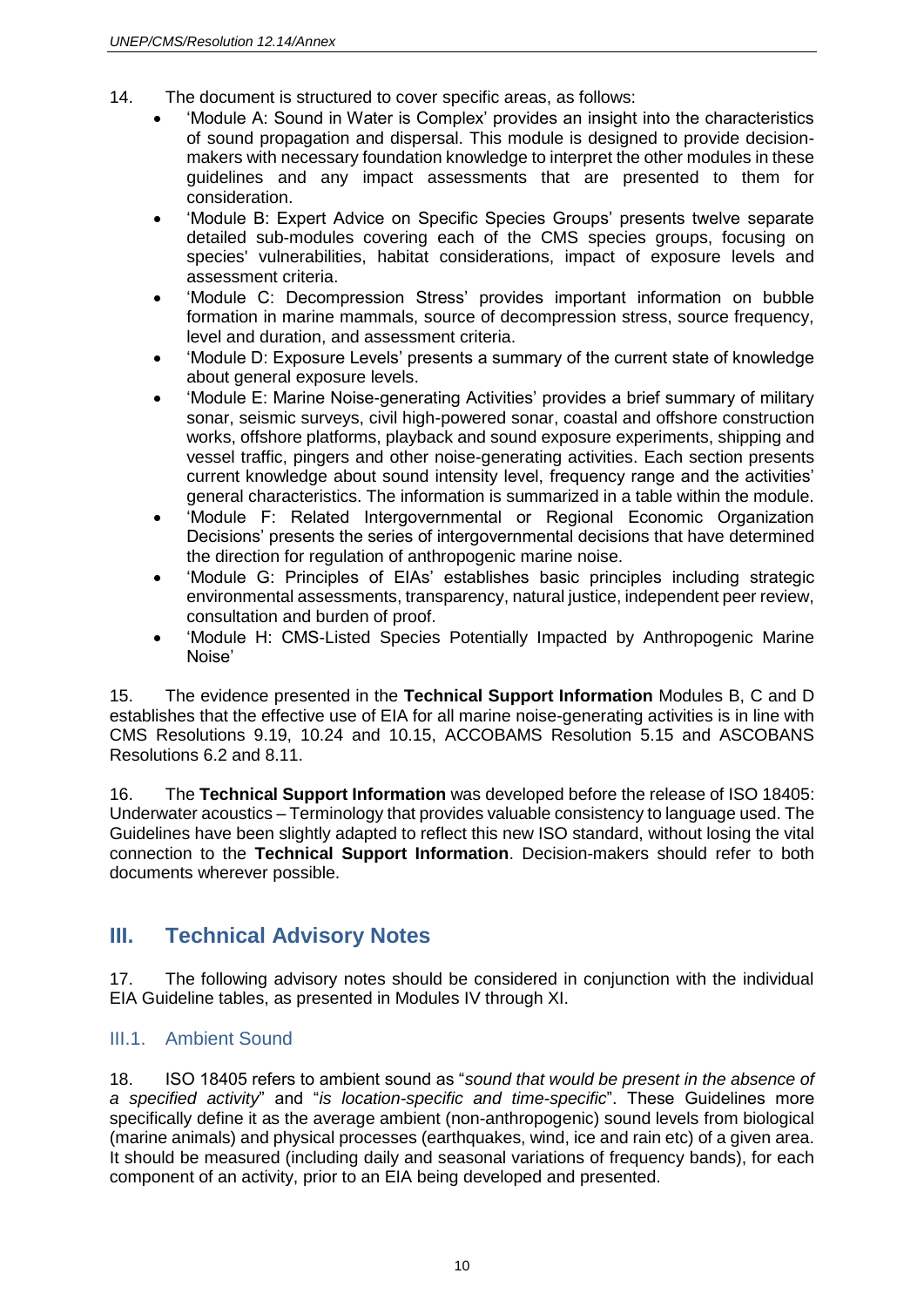#### <span id="page-10-0"></span>III.2 Sound Intensity

19. ISO 18405 defines sound intensity as "the product of the sound pressure", which is the contribution to total pressure caused by the action of sound, "and sound particle velocity", which is the contribution to velocity of a material element caused by the action of sound.

#### <span id="page-10-1"></span>III.3. Exclusion Zones

20. Where exclusion zones are referred to in these Guidelines, these are areas that are designed for the protection of specific species and/or populations. Activities, and noise generated by activities, should not propagate into these areas.

#### <span id="page-10-2"></span>III.4. Independent, Scientific Modelling of Noise Propagation

21. The objective of noise modelling for EIAs is to predict how much noise a particular activity will generate and how it will disperse. The aim is to model the received sound levels at given distances from the noise source. The amount of sound lost at the receiver from the sound source is propagation loss.

22. The intention of EIAs is to assess the impact of proposed activities on marine species and the environment. EIAs should not only present the main output of interest to the activity proponent, but should fully disclose the full frequency bandwidth of a proposed anthropogenic noise source, the intensity/pressure/energy output within that full range, and the principal or mean/median operating frequency of the source(s). (Urick, 1983, Etter, 2013; Prideaux, 2017a)

23. Many propagation models have been developed such as ray theory, normal modes, multipath expansion, fast field, wavenumber integration or parabolic equation. However, no single model accounts for all frequencies and environments. Factors that influence which propagation model/s should be used include the activity noise frequencies, water depth, seabed topography, temperature and salinity, and spatial variations in the environment. (Urick, 1983, Etter, 2013; Prideaux, 2017a)

24. The accuracy (i.e. bias) of sound propagation models depends heavily on the accuracy of their input data.

25. Commonly missing in EIAs is the modelling of particle motion propagation. Invertebrates, and some fish, detect sound through particle motion to identify predator and prey. Like sound intensity, particle motion varies significantly close to noise sources and in shallow water. Excessive levels of ensonification of these animal groups may lead to injury (barotrauma). Specific modelling techniques are required to predict the impact on these species.

#### <span id="page-10-3"></span>III.5. Sound Exposure Level cumulative (SEL<sub>cum</sub>)

26. Sound Exposure Level (SEL) is generally referred to as dB 0 to peak or peak to peak (dB 0 to peak or dB p to p) for impulsive noise like air guns or pile driving, and dB Root Mean Squared (dB<sub>rms</sub>) for non-impulsive noise such as ship noise, dredging or a wind farm's constant drone. Often this metric is normalized to a single sound exposure of one second (NOAA, 2016). The SEL cumulative (SEL<sub>cum</sub>) metric allows the cumulative exposure of an animal to a sound field for an extended period (often 24 hours) to be assessed against a predefined threshold for injury. (Southall, 2007; NOAA, 2016)

27. NOAA recommends a baseline accumulation period of 24 hours, but acknowledges that there may be specific exposure situations where this accumulation period requires adjustment (e.g., if activity lasts less than 24 hours or for situations where receivers are predicted to experience unusually long exposure durations). (NOAA, 2016) The limit value for pile driving in Germany is a sound exposure level of  $SEL_{05}$  and the sound pressure level  $L_{peak}$ at a distance of 750 metres.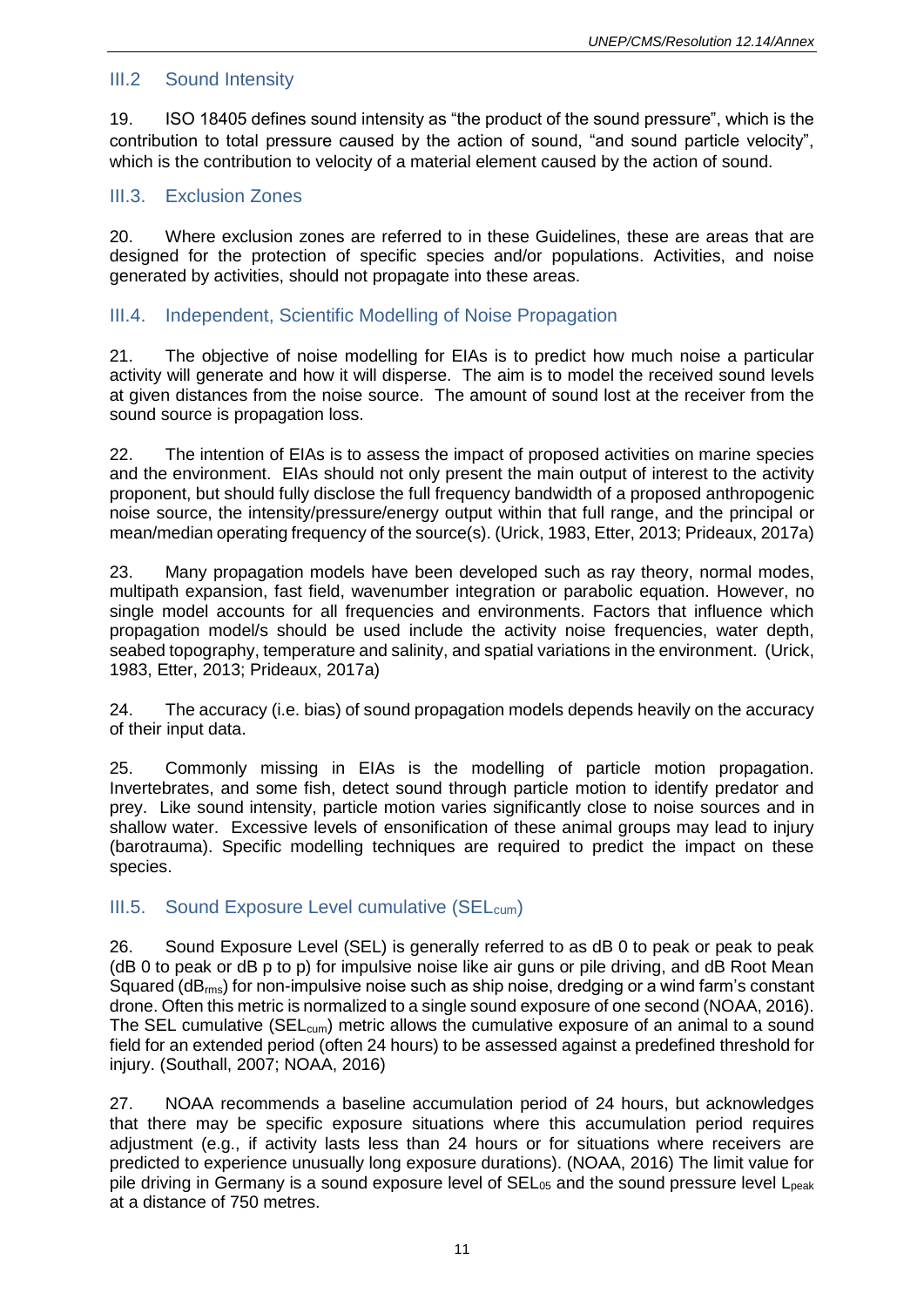#### <span id="page-11-0"></span>III.6. Particle Motion/Displacement

28. Sound exposure levels works well for marine mammals but not well for a number of other marine species, including crustaceans, bivalves and cephalopods, because these species are thought to mainly detect sound through particle motion. Particle motion or particle displacement is the displacement of a material element caused by the action of sound. For these Guidelines the motion concerned is the organism resonating in sympathy with the surrounding sound waves, oscillating back and forth in a particular direction, rather than through the tympanic mechanism of marine mammals or swim-bladders of some fish species. (Mooney, et.al., 2010; André, et.al., 2011; Hawkins and Popper, 2016; NOAA, 2016)

29. The detection of particle motion or particle displacement requires different types of sensors than those utilized by a conventional hydrophone. These sensors must specify the particle motion in terms of the particle displacement, or its time derivatives (particle velocity or particle acceleration).

### <span id="page-11-1"></span>**IV. EIA Guideline for Military and Civil High-powered Sonar**

This EIA Guideline should be used in combination with the appropriate modules on species and impact from the **Technical Support Information** (B.1-12, C and D) as required for individual regional and domestic circumstances.

The EIA Guideline for Shipping and Vessels Traffic (V) should be used when the vessel is underway/making way with sonar off.

| <b>Component</b>           | <b>Detail</b>                                                                                                                                                                                                                                                                                                                                                          |
|----------------------------|------------------------------------------------------------------------------------------------------------------------------------------------------------------------------------------------------------------------------------------------------------------------------------------------------------------------------------------------------------------------|
| <b>Description of area</b> | Detail of the spatial extent and nature of the activity – including<br>$\bullet$<br>seabed bathymetry and composition, description of known<br>stratification characteristics and broad ecosystem descriptions – as<br>well as the spatial area that will experience anthropogenic noise,<br>generated by the proposed activity, above natural ambient sound<br>levels |
|                            | Detail of the typical weather conditions and day length for the<br>area during the proposed activity period                                                                                                                                                                                                                                                            |
|                            | Identification of previous and simultaneous activities, their<br>seasons and duration in the same or adjoining areas, existence and<br>location of any marine protected areas, and a review of activity<br>findings and implications                                                                                                                                   |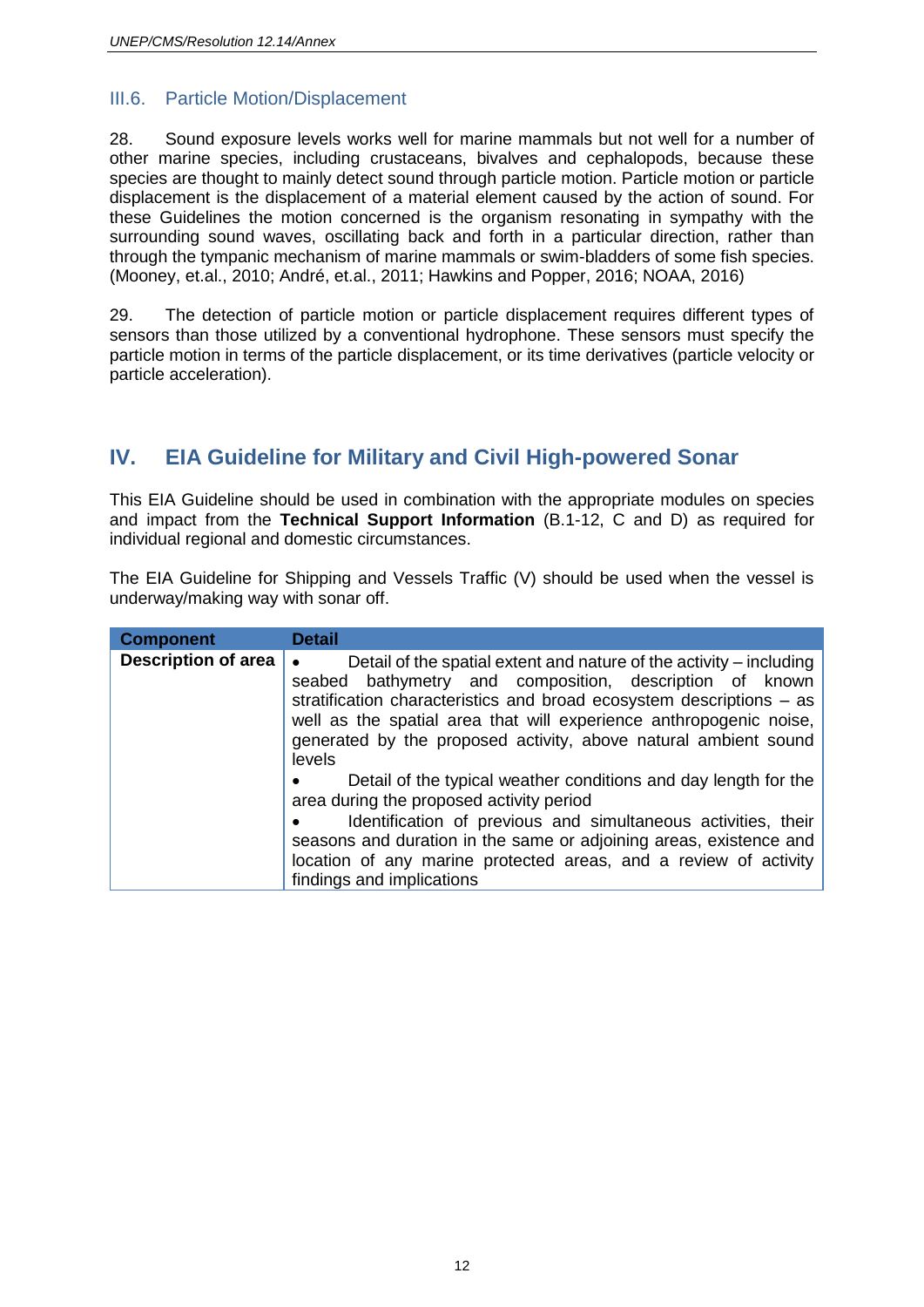| <b>Component</b>                                       | <b>Detail</b>                                                                                                                                                                                                                                                                                                                                                                                                                                                                                                                                                                                                                                                                                                                                                                                                                                                                                                                                                                                                                                                                                                                                                                                                                                                                                                                                                                                                    |
|--------------------------------------------------------|------------------------------------------------------------------------------------------------------------------------------------------------------------------------------------------------------------------------------------------------------------------------------------------------------------------------------------------------------------------------------------------------------------------------------------------------------------------------------------------------------------------------------------------------------------------------------------------------------------------------------------------------------------------------------------------------------------------------------------------------------------------------------------------------------------------------------------------------------------------------------------------------------------------------------------------------------------------------------------------------------------------------------------------------------------------------------------------------------------------------------------------------------------------------------------------------------------------------------------------------------------------------------------------------------------------------------------------------------------------------------------------------------------------|
| <b>Description of the</b><br>equipment and<br>activity | Explanation of all activity technologies available and why each<br>$\bullet$<br>proposed technology is chosen<br>Description of the activity technology including:<br>a. name and description of the vessel/s to be used (except<br>where details would risk national security)<br>b. total duration of the proposed activity<br>proposed timing of operations – season/time of day/during<br>C.<br>all weather conditions<br>d. signal duration and sound intensity level (dB peak to peak)<br>in water @ 1 metre, frequency ranges and ping rate<br>Specification of the activity including anticipated nautical miles<br>to be covered, track-lines, speed of vessels and sonar power setting<br>changes<br>Identification of other activities having an impact in the region<br>during and after the planned activity, if there is information,                                                                                                                                                                                                                                                                                                                                                                                                                                                                                                                                                              |
|                                                        | accompanied by the analysis and review of potential cumulative or                                                                                                                                                                                                                                                                                                                                                                                                                                                                                                                                                                                                                                                                                                                                                                                                                                                                                                                                                                                                                                                                                                                                                                                                                                                                                                                                                |
| <b>Modelling of noise</b><br>propagation loss          | synergistic impacts<br>Detail of independent, scientific modelling of noise propagation<br>loss in the same season/weather conditions as the proposed activity<br>accounting for local propagation features (depth and type of sea<br>bottom, local propagation paths related to thermal stratification,<br>SOFAR or natural channel characteristics) from point source out to a<br>radius where the noise levels generated are close to natural ambient<br>sound levels<br>Identification and mapping of proposed exclusion zones for<br>species and description of how noise propagation into these zones will<br>be minimized, taking into consideration the local propagation features                                                                                                                                                                                                                                                                                                                                                                                                                                                                                                                                                                                                                                                                                                                       |
| <b>Species impact</b>                                  | General:<br>$\bullet$                                                                                                                                                                                                                                                                                                                                                                                                                                                                                                                                                                                                                                                                                                                                                                                                                                                                                                                                                                                                                                                                                                                                                                                                                                                                                                                                                                                            |
|                                                        | a. Identification and density of species likely to be present<br>that will experience sound transmission generated by the<br>proposed activity above natural ambient sound levels; and<br>calculated from this, the extent of the impact zones<br>b. Specification of the type of impact predicted (direct and<br>indirect) as well as direct and indirect impacts on prey species<br>c. Information on the behaviour of each species group, and<br>the ability to detect each of the species for mitigation purposes<br>(e.g. for marine mammals this will include diving behaviour,<br>vocal behaviour, and conspicuousness when at the surface).<br>For each species group, also detail of the following (refer to<br>module B species summaries):<br>a. Species vulnerabilities:<br>specific vulnerabilities to noise<br>lifecycle components of these vulnerabilities<br>b. Habitat:<br>specific habitat components considered<br>Ι.<br>presence of critical habitat (calving, spawning, feeding<br>ii.<br>grounds, resting bays etc.)<br>c. Scientific assessment of impact:<br>exposure levels<br>i.<br>total exposure duration<br>ii.<br>iii. determination of precautionary safe/harmful exposure<br>levels (direct impact, indirect impact and disturbance) that<br>account for uncertainty and avoids erroneous conclusions.<br>Quantification of the effectiveness of proposed mitigation<br>methods |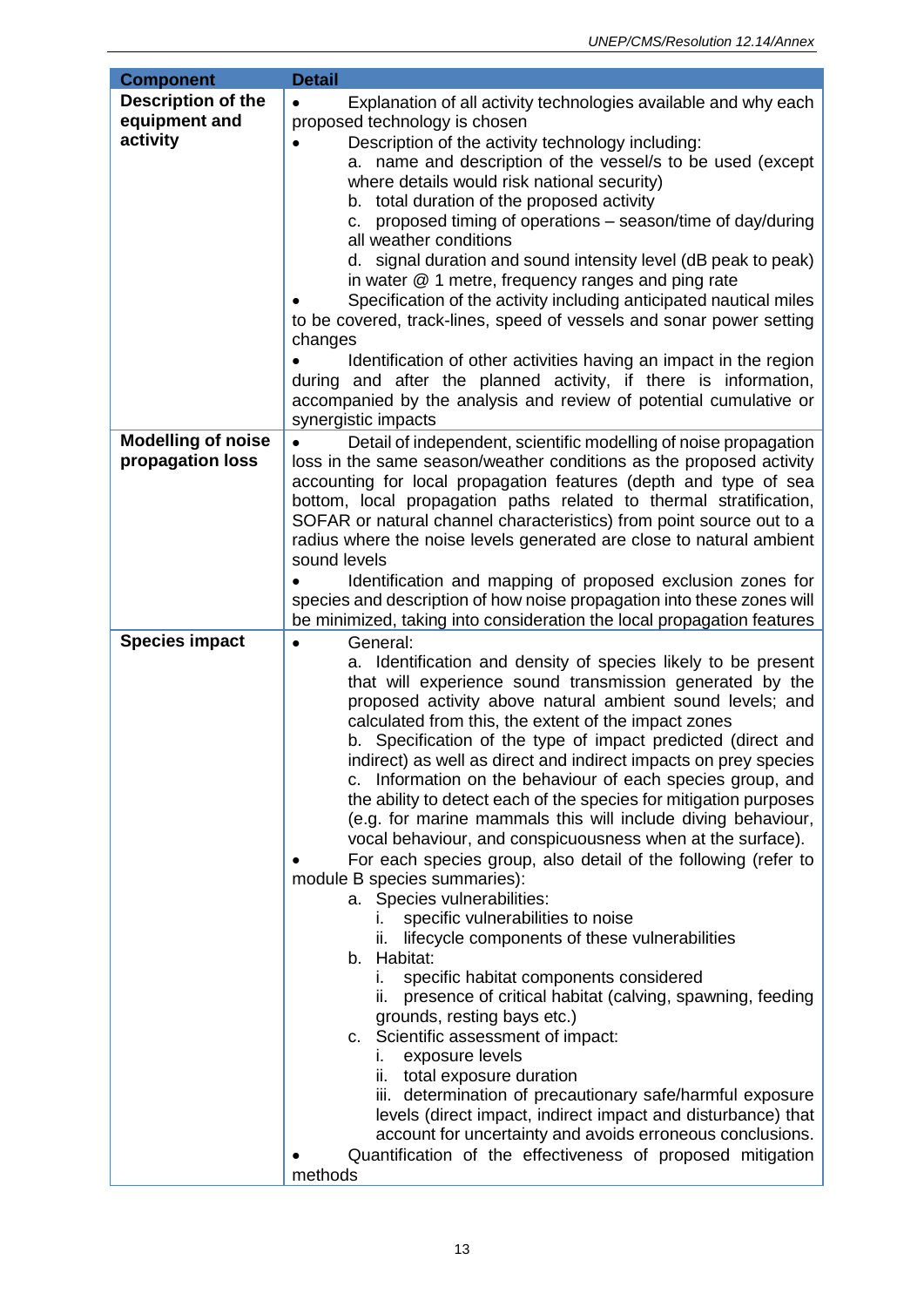<span id="page-13-0"></span>

| <b>Component</b>                                                    | <b>Detail</b>                                                                                                                                                                                                                                                                                                                                                                                                                                                                                                                                                                                                                                                                                                                                                                                                                                                                                                                                                                                                                                                                                  |
|---------------------------------------------------------------------|------------------------------------------------------------------------------------------------------------------------------------------------------------------------------------------------------------------------------------------------------------------------------------------------------------------------------------------------------------------------------------------------------------------------------------------------------------------------------------------------------------------------------------------------------------------------------------------------------------------------------------------------------------------------------------------------------------------------------------------------------------------------------------------------------------------------------------------------------------------------------------------------------------------------------------------------------------------------------------------------------------------------------------------------------------------------------------------------|
| <b>Mitigation and</b><br>monitoring plans<br><b>Reporting plans</b> | Detail of:<br>a. Scientific monitoring programmes before the survey to<br>assess species distribution and behaviour, to facilitate the<br>incorporation of monitoring results into the impact assessment.<br>b. Scientific monitoring programmes, conducted during and<br>after the activity, to assess impact<br>c. Transparent processes for regular real-time public<br>reporting of activity progress and all impacts encountered<br>d. Most appropriate methods of species detection (e.g.<br>visual/acoustic) and the range of available methods, and their<br>advantages and limitations, as well their practical application<br>during the activity.<br>e. Impact mitigation proposals:<br>24-hour visual or other means of detection, especially<br>under conditions of poor visibility (including high winds,<br>night conditions, sea spray or fog)<br>ii. establishing exclusion zones to protect specific<br>species, accompanied by scientific and precautionary<br>justification for these zones<br>iii. soft start and shut-down protocols<br>iv. spatio-temporal restrictions |
|                                                                     | Detail of post operation reporting plans including verification of<br>$\bullet$<br>the effectiveness of mitigation                                                                                                                                                                                                                                                                                                                                                                                                                                                                                                                                                                                                                                                                                                                                                                                                                                                                                                                                                                             |
| <b>Consultation and</b><br>independent<br>review                    | Description of consultation, prior to EIA submission:<br>$\bullet$<br>a. List of stakeholders consulted<br>b. Detail<br>of<br>information provided<br>stakeholders,<br>to<br>opportunities given for appropriate engagement and the<br>timeframe for feedback<br>c. Explanation of what amendments and changes have been<br>made to the proposed activity in response to the comments,<br>queries, requests and concerns<br>d. Explanation of which comments, queries, requests and<br>concerns have not been accommodated and why<br>Description of independent review of draft EIA:<br>a. Detail of the independent reviewers (species experts)<br>including affiliation and qualifications<br>b. Description of the comments, queries, requests and<br>concerns received from each reviewer<br>c. Explanation of what amendments and changes have been<br>made to the proposed activity in response to the comments,<br>queries, requests and concerns<br>d. Explanation of which comments, queries, requests and<br>concerns have not been accommodated and why                            |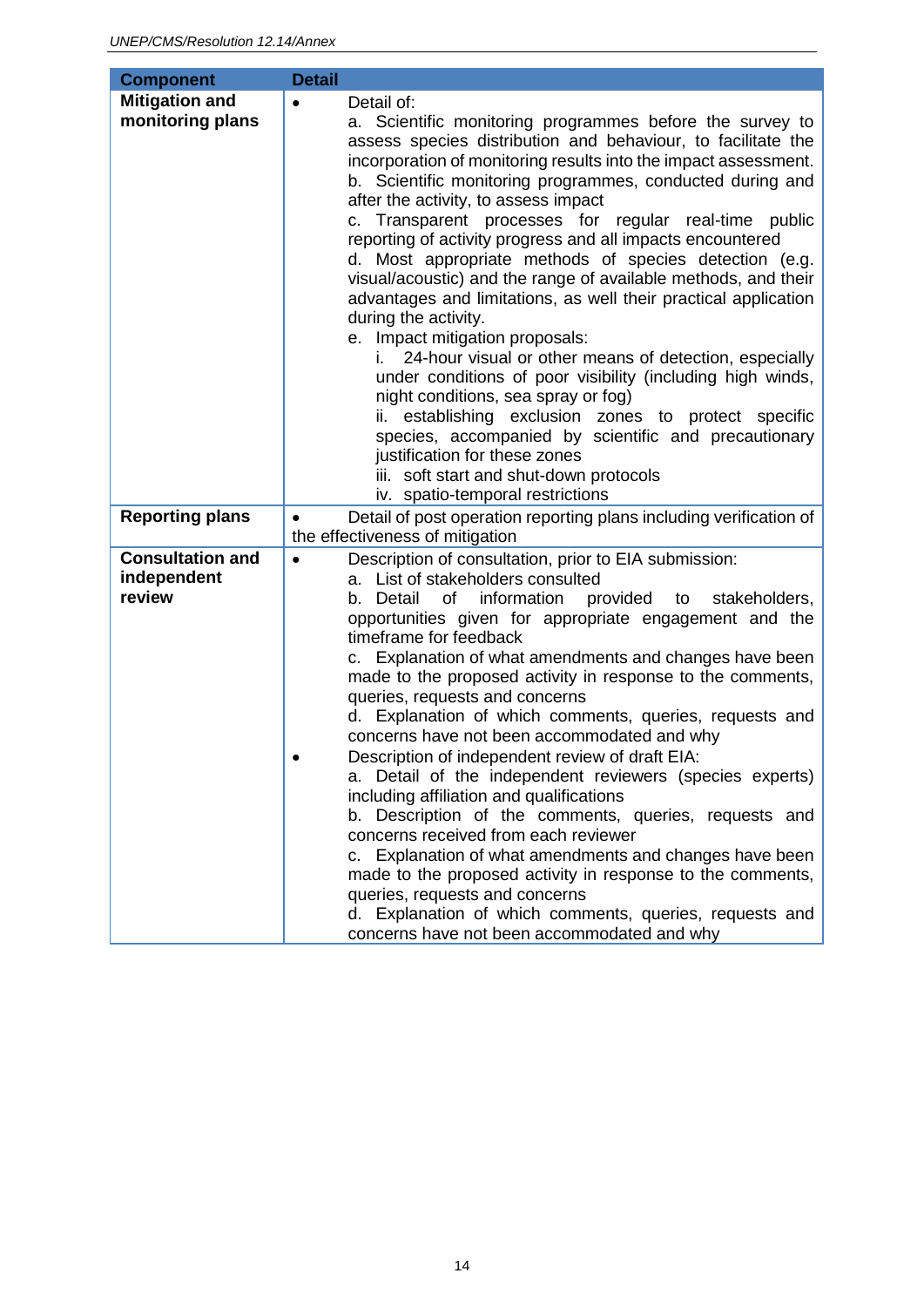# **V. EIA Guideline for Shipping and Vessels Traffic**

This EIA Guideline should be used in combination with the appropriate modules on species and impact from the **Technical Support Information** (B.1-12, C and D) as required for individual regional and domestic circumstances.

This EIA Guideline is directed to shipping regulators, including port and harbour authorities. Cumulative impact of shipping, identifying appropriate exclusion zones and shipping lanes should be the focus.

| <b>Component</b>                                  | <b>Detail</b>                                                                                                                                                                                                                                                                                                                                                                                                                                                                                                                                                                                                                               |
|---------------------------------------------------|---------------------------------------------------------------------------------------------------------------------------------------------------------------------------------------------------------------------------------------------------------------------------------------------------------------------------------------------------------------------------------------------------------------------------------------------------------------------------------------------------------------------------------------------------------------------------------------------------------------------------------------------|
| <b>Description of area</b>                        | Detail of the spatial extent and nature of the activity – including<br>$\bullet$<br>bathymetry and composition, description of<br>seabed<br>known<br>stratification characteristics and broad ecosystem descriptions - as<br>well as the spatial area that will experience anthropogenic noise,<br>generated by the proposed shipping, above natural ambient sound<br>levels                                                                                                                                                                                                                                                                |
|                                                   | Detail of the typical weather conditions and day length for the<br>area during the proposed activity period<br>Existence and location of any marine protected areas                                                                                                                                                                                                                                                                                                                                                                                                                                                                         |
| <b>Description of</b><br>vessels and<br>equipment | of<br>Description<br>vessel/s<br>propulsion<br>(tonnage,<br>and<br>$\bullet$<br>displacement) and equipment activity<br>Detail of all activities including sound intensity levels (dBrms) @<br>1 metre and frequency ranges (all frequencies to encompass, inter<br>alia, propeller resonance, harmonics, cavitations, engine and hull<br>noise)<br>Identification of other activities having an impact in the region<br>accompanied by the analysis and review of potential cumulative or<br>synergistic impacts                                                                                                                           |
| <b>Modelling of noise</b><br>propagation loss     | Detail of independent, scientific modelling of noise propagation<br>loss in confined areas (harbours and channels) and accounting for<br>local propagation features (depth and type of sea bottom, local<br>propagation paths related to thermal stratification, SOFAR or natural<br>channel characteristics) from point source out to a radius where the<br>noise levels generated are close to natural ambient sound levels<br>Identification and mapping of proposed species exclusion<br>zones and description of how noise propagation into these zones will<br>be minimized, taking into consideration the local propagation features |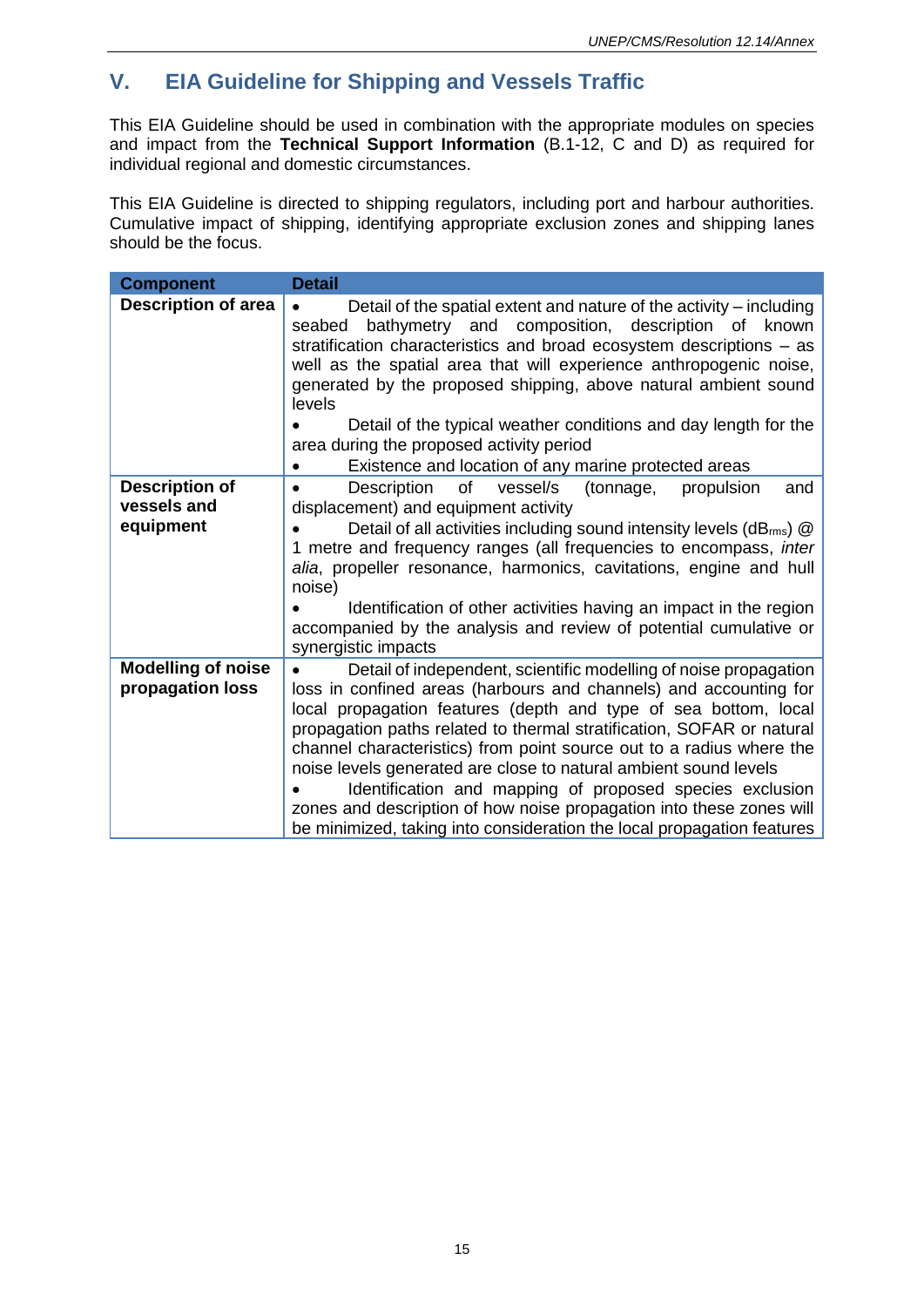<span id="page-15-0"></span>

| <b>Component</b>        | <b>Detail</b>                                                                                                                                                                                                                                                                                                                                                                                                                                                                                                                                                                                                                                                                                                                                                                                                                                                                                                                                                                                                                                                                                                                                                                                                                                                                                                                                                                               |
|-------------------------|---------------------------------------------------------------------------------------------------------------------------------------------------------------------------------------------------------------------------------------------------------------------------------------------------------------------------------------------------------------------------------------------------------------------------------------------------------------------------------------------------------------------------------------------------------------------------------------------------------------------------------------------------------------------------------------------------------------------------------------------------------------------------------------------------------------------------------------------------------------------------------------------------------------------------------------------------------------------------------------------------------------------------------------------------------------------------------------------------------------------------------------------------------------------------------------------------------------------------------------------------------------------------------------------------------------------------------------------------------------------------------------------|
| <b>Species impact</b>   | General:<br>$\bullet$                                                                                                                                                                                                                                                                                                                                                                                                                                                                                                                                                                                                                                                                                                                                                                                                                                                                                                                                                                                                                                                                                                                                                                                                                                                                                                                                                                       |
|                         | a. Identification and density of species likely to be present<br>that will experience sound transmission generated by the<br>proposed activity above natural ambient sound levels.<br>Calculated from this, the extent of the impact zones, and the<br>number of animals affected by the activity.<br>b. Specification of the type of impact predicted (direct and<br>indirect) as well as direct and indirect impacts on prey species<br>c. Information on the behaviour of each species group, and<br>the ability to detect each of the species for mitigation purposes<br>(e.g. for marine mammals this will include diving behaviour,<br>vocal behaviour, and conspicuousness when at the surface).<br>For each species group, also detail of the following (refer to<br>module B species summary):<br>a. Species vulnerabilities:<br>specific vulnerabilities to noise<br>L.<br>lifecycle components of these vulnerabilities<br>ii.<br>b. Habitat:<br>specific habitat components considered<br>i.<br>presence of critical habitat (calving, spawning, feeding<br>grounds, resting bays etc.)<br>c. Scientific assessment of impact:<br>exposure levels<br>ı.<br>ii. total exposure duration<br>iii. determination of precautionary safe/harmful exposure<br>levels (direct impact, indirect impact and disturbance) that<br>account for uncertainty and avoids erroneous conclusions |
| <b>Monitoring plans</b> | Explanation of access to the evaluation of ongoing scientific<br>$\bullet$                                                                                                                                                                                                                                                                                                                                                                                                                                                                                                                                                                                                                                                                                                                                                                                                                                                                                                                                                                                                                                                                                                                                                                                                                                                                                                                  |
|                         | monitoring data to assess impacts                                                                                                                                                                                                                                                                                                                                                                                                                                                                                                                                                                                                                                                                                                                                                                                                                                                                                                                                                                                                                                                                                                                                                                                                                                                                                                                                                           |
|                         | Quantification of the effectiveness of proposed mitigation                                                                                                                                                                                                                                                                                                                                                                                                                                                                                                                                                                                                                                                                                                                                                                                                                                                                                                                                                                                                                                                                                                                                                                                                                                                                                                                                  |
|                         | methods                                                                                                                                                                                                                                                                                                                                                                                                                                                                                                                                                                                                                                                                                                                                                                                                                                                                                                                                                                                                                                                                                                                                                                                                                                                                                                                                                                                     |
|                         | Spatio-temporal restrictions<br>٠                                                                                                                                                                                                                                                                                                                                                                                                                                                                                                                                                                                                                                                                                                                                                                                                                                                                                                                                                                                                                                                                                                                                                                                                                                                                                                                                                           |
| <b>Consultation and</b> | Description of consultation, prior to EIA submission:<br>$\bullet$                                                                                                                                                                                                                                                                                                                                                                                                                                                                                                                                                                                                                                                                                                                                                                                                                                                                                                                                                                                                                                                                                                                                                                                                                                                                                                                          |
| independent<br>review   | a. List of stakeholders consulted<br>of information provided to<br>b. Detail<br>stakeholders,<br>opportunities given for appropriate engagement and the<br>timeframe for feedback<br>c. Explanation of what amendments and changes have been<br>made to the proposed activity in response to the comments,<br>queries, requests and concerns<br>d. Explanation of which comments, queries, requests and<br>concerns have not been accommodated and why<br>Description of independent review of draft EIA:<br>a. Detail of the independent reviewers (species experts)<br>including affiliation and qualifications<br>b. Description of the comments, queries, requests and<br>concerns received from each reviewer<br>c. Explanation of what amendments and changes have been<br>made to the proposed activity in response to the comments,<br>queries, requests and concerns<br>d. Explanation of which comments, queries, requests and<br>concerns have not been accommodated and why                                                                                                                                                                                                                                                                                                                                                                                                     |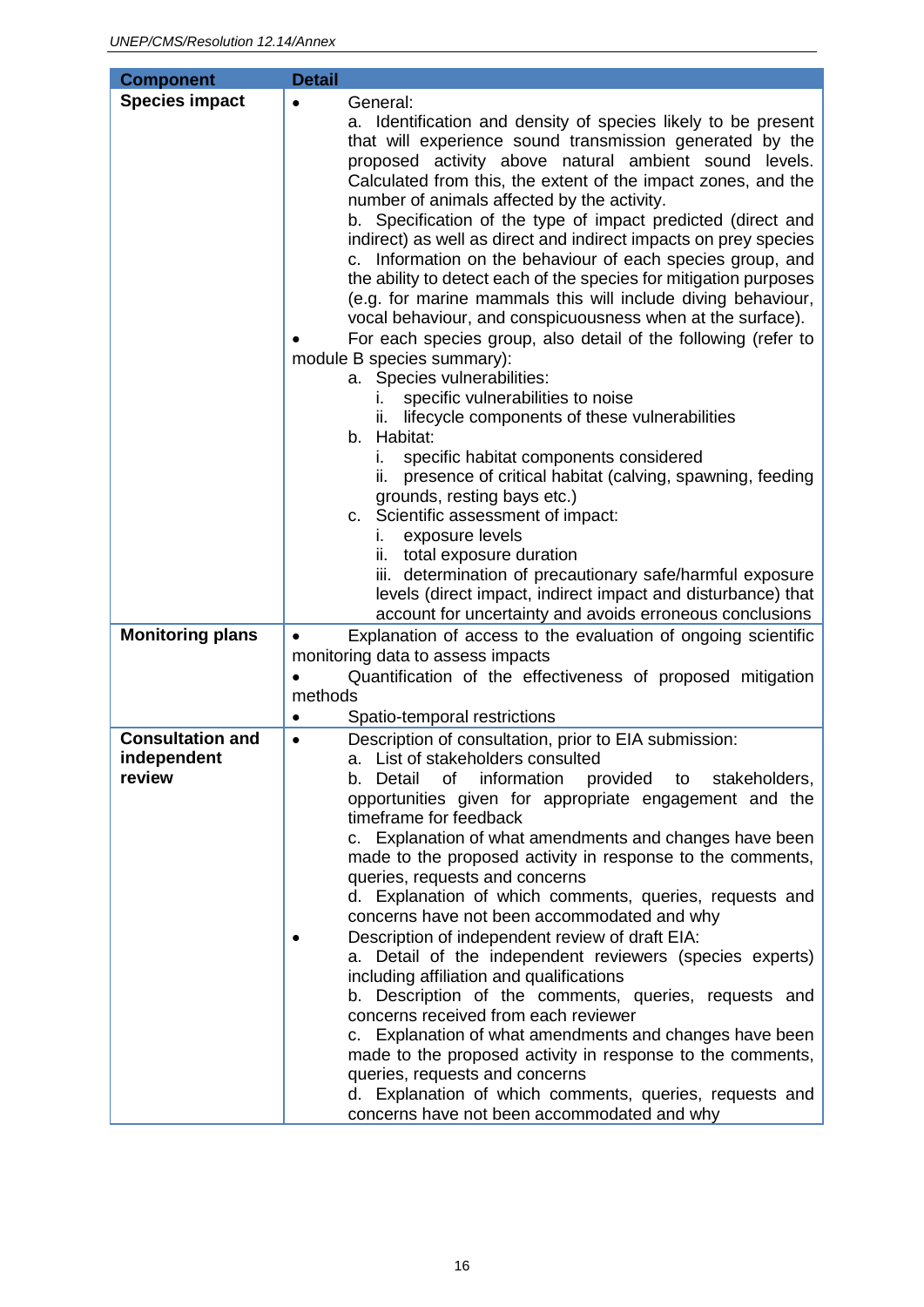### **VI. EIA Guideline for Seismic Surveys (Air Gun and Alternative Technologies)**

This EIA Guideline should be used in combination with the appropriate modules on species and impact from the **Technical Support Information** (B.1-12, C and D) as required for individual regional and domestic circumstances.

| <b>Component</b>                                       | <b>Detail</b>                                                                                                                                                                                                                                                                                                                                                                                                                                                                                                                                                                                                                                                                                                                                                                                                                                                                                                                                                                                                                                                                                                                                                                                                                                                                                                                                                                                                                                                                                                                                                                               |
|--------------------------------------------------------|---------------------------------------------------------------------------------------------------------------------------------------------------------------------------------------------------------------------------------------------------------------------------------------------------------------------------------------------------------------------------------------------------------------------------------------------------------------------------------------------------------------------------------------------------------------------------------------------------------------------------------------------------------------------------------------------------------------------------------------------------------------------------------------------------------------------------------------------------------------------------------------------------------------------------------------------------------------------------------------------------------------------------------------------------------------------------------------------------------------------------------------------------------------------------------------------------------------------------------------------------------------------------------------------------------------------------------------------------------------------------------------------------------------------------------------------------------------------------------------------------------------------------------------------------------------------------------------------|
| <b>Description of area</b>                             | Detail of the spatial extent and nature of the survey – including<br>bathymetry and composition, description of known<br>seabed<br>stratification characteristics and broad ecosystem descriptions - as<br>well as the spatial area that will experience anthropogenic noise,<br>generated by the proposed survey, above natural ambient sound<br>levels<br>Detail of the typical weather conditions and day length for the<br>area during the proposed activity period<br>Identification of previous and simultaneous activities, their<br>seasons and duration in the same or adjoining areas, existence and<br>location of any marine protected areas, and a review of activity<br>findings and implications                                                                                                                                                                                                                                                                                                                                                                                                                                                                                                                                                                                                                                                                                                                                                                                                                                                                             |
| <b>Description of the</b><br>equipment and<br>activity | Explanation of all survey technologies available (including low-<br>noise or noise-free options) and why the proposed technology has<br>been chosen. If low-noise options have not been chosen, an<br>explanation should be provided about why these technologies are not<br>preferred<br>Description of the survey technology including:<br>a. name and description of the vessel/s to be used<br>b. total duration of the proposed survey, date, timeframe<br>proposed timing of operations – season/time of day/during<br>C.<br>all weather conditions<br>d. sound intensity level (dB peak to peak) in water $@$ 1 metre<br>and all frequency ranges and discharge rate<br>e. if an air gun technology is proposed:<br>number of arrays<br>i.<br>ii. number of air guns within each array<br>iii. air gun charge pressure to be used<br>iv. volume of each air gun in cubic inches<br>official calibration figures supplied by the survey vessel<br>V.<br>to be charted, for noise modelling<br>vi. depth the air guns to be set<br>vii. number and length of streamers, distance set apart and<br>depth the hydrophones are set<br>Specification of the survey including anticipated nautical miles<br>to be covered, track-lines, speed of vessels, start-up and shut-down<br>procedures, distance and procedures for vessel turns including any<br>planned air gun power setting changes<br>Identification of other activities having an impact in the region<br>during the planned survey, accompanied by the analysis and review<br>of potential cumulative or synergistic impacts |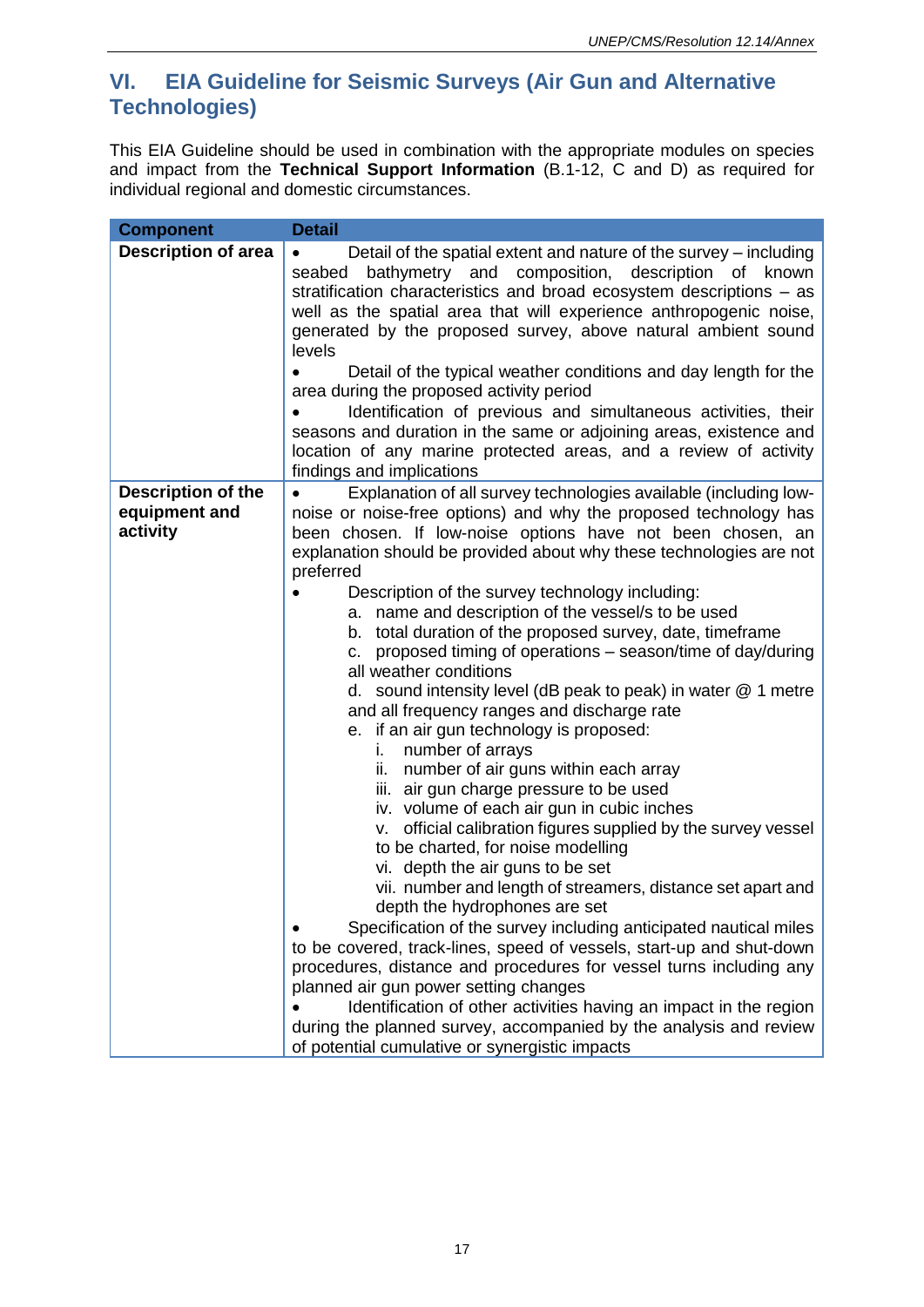| <b>Component</b>                              | <b>Detail</b>                                                                                                                                                                                                                                                                                                                                                                                                                                                                                                                                                                                                                                                                                                                                                                                                                                                                                                                                                                                                                                                                                                                                                                                                                                                                                                                                                                                                                  |
|-----------------------------------------------|--------------------------------------------------------------------------------------------------------------------------------------------------------------------------------------------------------------------------------------------------------------------------------------------------------------------------------------------------------------------------------------------------------------------------------------------------------------------------------------------------------------------------------------------------------------------------------------------------------------------------------------------------------------------------------------------------------------------------------------------------------------------------------------------------------------------------------------------------------------------------------------------------------------------------------------------------------------------------------------------------------------------------------------------------------------------------------------------------------------------------------------------------------------------------------------------------------------------------------------------------------------------------------------------------------------------------------------------------------------------------------------------------------------------------------|
| <b>Modelling of noise</b><br>propagation loss | Detail of independent, scientific modelling of noise propagation<br>loss in the same season/weather conditions as the proposed activity<br>accounting for local propagation features (depth and type of sea<br>bottom, local propagation paths related to thermal stratification,<br>SOFAR or natural channel characteristics) from point source out to a<br>radius where the noise levels generated are close to natural ambient<br>sound levels<br>Identification and mapping of proposed species exclusion<br>zones and description of how noise propagation into these zones will<br>be minimized, taking into consideration the local propagation features                                                                                                                                                                                                                                                                                                                                                                                                                                                                                                                                                                                                                                                                                                                                                                |
| <b>Species impact</b>                         | General:<br>$\bullet$<br>a. Identification and density of species likely to be present<br>that will experience sound transmission generated by the<br>proposed activity above natural ambient sound levels.<br>Calculated from this, the extent of the impact zones, and the<br>number of animals affected by the activity.<br>a. Specification of the type of impact predicted (direct and<br>indirect) as well as direct and indirect impacts to prey species<br>b. Information on the behaviour of each species group, and<br>the ability to detect each of the species for mitigation purposes<br>(e.g. for marine mammals this will include diving behaviour,<br>vocal behaviour, and conspicuousness when at the surface).<br>For each species group, also detail of the following (refer to<br>module B species summary):<br>a. Species vulnerabilities:<br>specific vulnerabilities to noise<br>İ.<br>lifecycle components of these vulnerabilities<br>ii.<br>b. Habitat:<br>specific habitat components considered<br>L.<br>presence of critical habitat (calving, spawning, feeding<br>ii.<br>grounds, resting bays etc.)<br>c. Scientific assessment of impact:<br>exposure levels<br>ı.<br>total exposure duration<br>ii.<br>iii. determination of precautionary safe/harmful exposure<br>levels (direct impact, indirect impact and disturbance) that<br>account for uncertainty and avoids erroneous conclusions |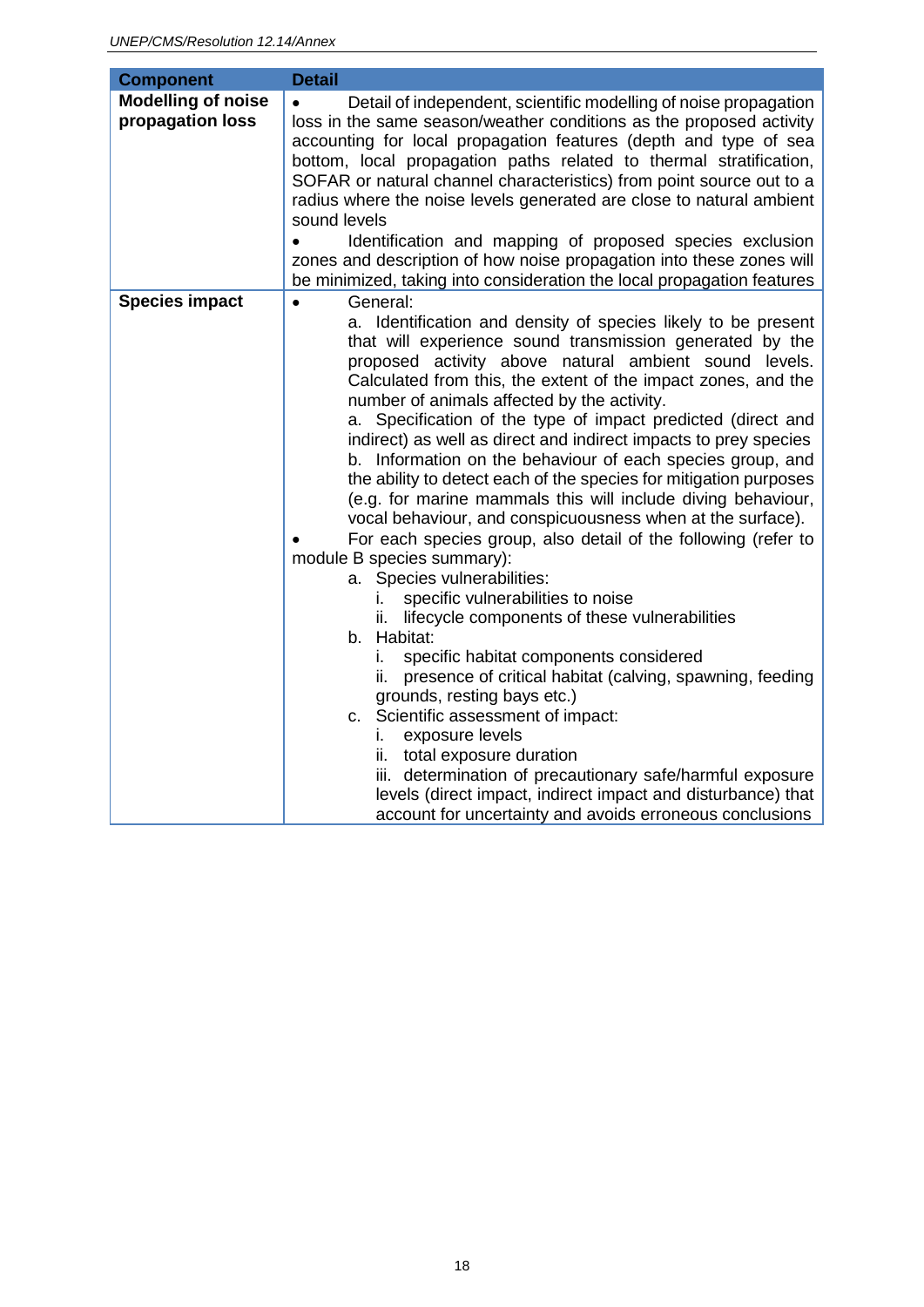| <b>Component</b>                                 | <b>Detail</b>                                                                                                                                                                                                                                                                                                                                                                                                                                                                                                                                                                                                                                                                                                                                                                                                                                                                                                                                                                                                                                                                                                                                                                                                                                                                                                                                                                                                                                                                                   |
|--------------------------------------------------|-------------------------------------------------------------------------------------------------------------------------------------------------------------------------------------------------------------------------------------------------------------------------------------------------------------------------------------------------------------------------------------------------------------------------------------------------------------------------------------------------------------------------------------------------------------------------------------------------------------------------------------------------------------------------------------------------------------------------------------------------------------------------------------------------------------------------------------------------------------------------------------------------------------------------------------------------------------------------------------------------------------------------------------------------------------------------------------------------------------------------------------------------------------------------------------------------------------------------------------------------------------------------------------------------------------------------------------------------------------------------------------------------------------------------------------------------------------------------------------------------|
| <b>Mitigation and</b><br>monitoring plans        | Detail of:<br>$\bullet$<br>a. Scientific<br>monitoring before the survey to assess<br>baselines, species distribution and behaviour to facilitate the<br>incorporation of monitoring results into the impact assessment<br>b. Scientific monitoring programmes, conducted during and<br>after the survey, to assess impact, including noise monitoring<br>stations placed at specified distances<br>c. Transparent processes for regular real-time public<br>reporting of survey progress and all impacts encountered<br>d. Most appropriate methods of species detection (e.g.<br>visual/acoustic) and the range of available methods, and their<br>advantages and limitations, as well their practical application<br>during the activity.<br>e. Impact mitigation proposals:<br>24-hour visual or other means of detection, especially<br>under conditions of poor visibility (including high winds,<br>night conditions, sea spray or fog)<br>ii. establishing exclusion zones to protect specific<br>species, including scientific and precautionary justification<br>for these zones<br>iii. soft start and shut-down protocols<br>iv. protocols in place for consistent and detailed data<br>recording (observer/PAM sightings and effort logs, survey<br>tracks and operations)<br>v. detailed, clear, chain of command for implementing<br>shut-down mitigation protocols<br>vi. spatio-temporal restrictions<br>Quantification of the effectiveness of proposed mitigation<br>methods |
| <b>Reporting plans</b>                           | Detail of post operation reporting plans including verification of<br>$\bullet$<br>the effectiveness of mitigation, and any shut-down procedures<br>occurring and reasons why                                                                                                                                                                                                                                                                                                                                                                                                                                                                                                                                                                                                                                                                                                                                                                                                                                                                                                                                                                                                                                                                                                                                                                                                                                                                                                                   |
| <b>Consultation and</b><br>independent<br>review | Description of consultation, prior to EIA submission:<br>$\bullet$<br>a. List of stakeholders consulted<br>information<br>b. Detail<br>οf<br>provided to<br>stakeholders,<br>opportunities given for appropriate engagement and the<br>timeframe for feedback<br>c. Explanation of what amendments and changes have been<br>made to the proposed survey in response to the comments,<br>queries, requests and concerns<br>d. Explanation of which comments, queries, requests and<br>concerns have not been accommodated and why<br>Description of independent review of draft EIA:<br>a. Detail of the independent reviewers (species experts)<br>including affiliation and qualifications<br>b. Description of the comments, queries, requests and<br>concerns received from each reviewer<br>c. Explanation of what amendments and changes have been<br>made to the proposed survey in response to the comments,<br>queries, requests and concerns<br>d. Explanation of which comments, queries, requests and<br>concerns have not been accommodated and why                                                                                                                                                                                                                                                                                                                                                                                                                                 |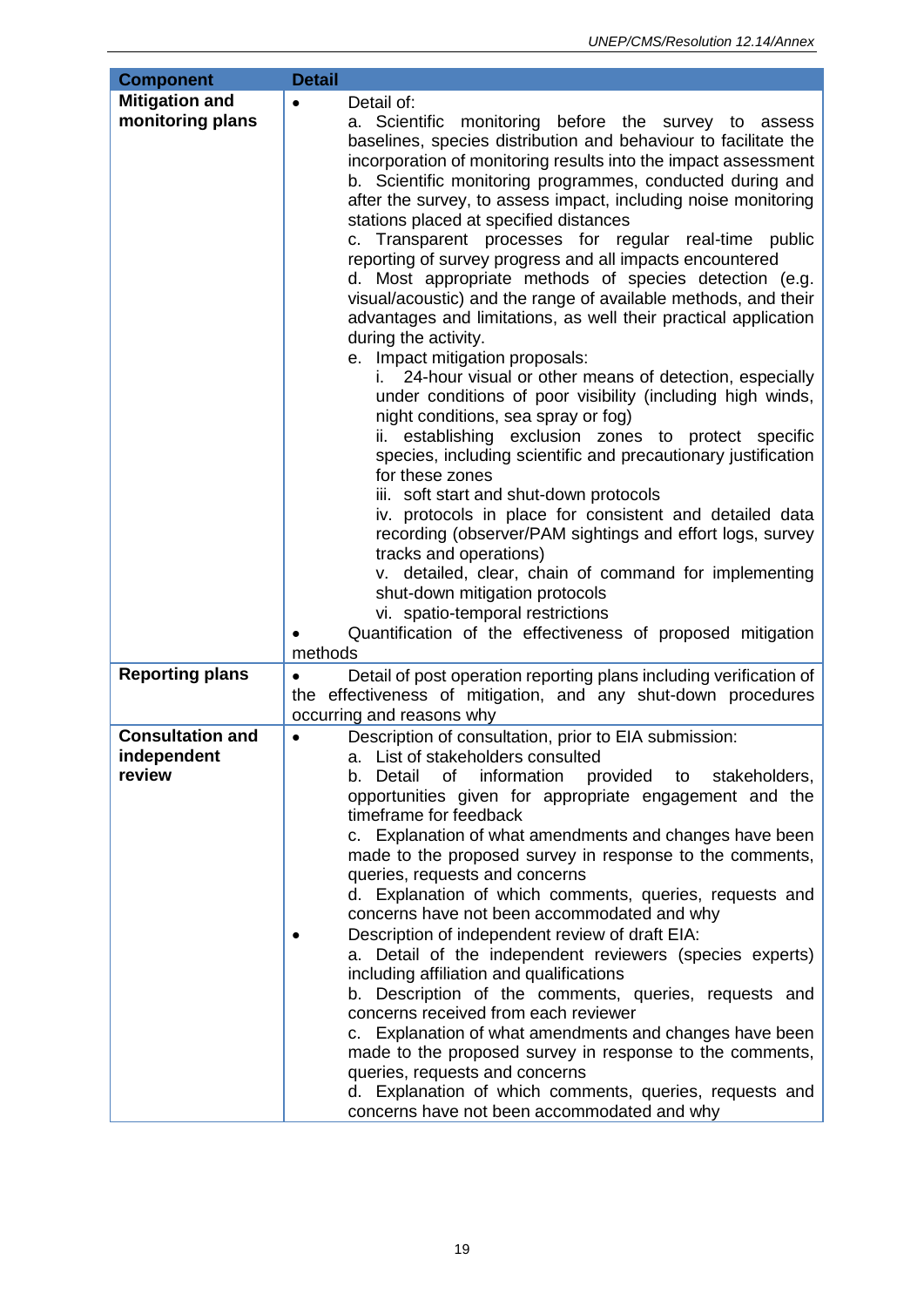# <span id="page-19-0"></span>**VII. EIA Guideline for Construction Works**

This EIA Guideline should be used in combination with the appropriate modules on species and impact from the **Technical Support Information** (B.1-12, C and D) as required for individual regional and domestic circumstances. This guideline should be applied to all forms of marine construction, including dredging and similar vessel based activities where ships may be stationary, but under way. All commissioning and decommissioning activities should also follow these guidelines.

| <b>Component</b>                                       | <b>Detail</b>                                                                                                                                                                                                                                                                                                                                                                |
|--------------------------------------------------------|------------------------------------------------------------------------------------------------------------------------------------------------------------------------------------------------------------------------------------------------------------------------------------------------------------------------------------------------------------------------------|
| <b>Description of area</b>                             | Detail of the spatial extent and nature of the activity – including<br>$\bullet$<br>bathymetry and composition, description of<br>seabed<br>known<br>stratification characteristics and broad ecosystem descriptions - as<br>well as the spatial area that will experience anthropogenic noise,<br>generated by the proposed activity, above natural ambient sound<br>levels |
|                                                        | Detail of the typical weather conditions and day length for the<br>area during the proposed activity period                                                                                                                                                                                                                                                                  |
|                                                        | Identification of previous and simultaneous activities, their<br>seasons and duration in the same or adjoining areas, existence and<br>location of any marine protected areas, and a review of activity<br>findings and implications                                                                                                                                         |
| <b>Description of the</b><br>equipment and<br>activity | Explanation of all activity technologies available and why each<br>proposed technology is chosen, including consideration of noise-free<br>installation methods<br>Specification of:                                                                                                                                                                                         |
|                                                        | a. total duration of the proposed activity                                                                                                                                                                                                                                                                                                                                   |
|                                                        | b. proposed timing of operations – season/time of day/during                                                                                                                                                                                                                                                                                                                 |
|                                                        | all weather conditions                                                                                                                                                                                                                                                                                                                                                       |
|                                                        | c. sound intensity level (dB peak to peak) in water $@$ 1 metre                                                                                                                                                                                                                                                                                                              |
|                                                        | and frequency ranges                                                                                                                                                                                                                                                                                                                                                         |
|                                                        | d. If explosives are proposed:                                                                                                                                                                                                                                                                                                                                               |
|                                                        | what type of explosive and what charge weight is<br>L.                                                                                                                                                                                                                                                                                                                       |
|                                                        | proposed, also whether the explosive is going to be used                                                                                                                                                                                                                                                                                                                     |
|                                                        | on the seabed or subsurface                                                                                                                                                                                                                                                                                                                                                  |
|                                                        | specification of sound intensity level (dB 0 to peak) in<br>ii.                                                                                                                                                                                                                                                                                                              |
|                                                        | water @ 1 metre, frequency range and number of<br>detonations and interval time                                                                                                                                                                                                                                                                                              |
|                                                        | Description of noise counter measures e.g.: bubble curtains,                                                                                                                                                                                                                                                                                                                 |
|                                                        | noise dampers and cofferdams, including a description of state-of-the-<br>art technology, Best Environmental Practice (BEP) or Best Available<br>Technology (BAT)                                                                                                                                                                                                            |
|                                                        | Identification of other activities having an impact in the region                                                                                                                                                                                                                                                                                                            |
|                                                        | during the planned activity, accompanied by the analysis and review                                                                                                                                                                                                                                                                                                          |
|                                                        | of potential cumulative or synergistic impacts                                                                                                                                                                                                                                                                                                                               |
| <b>Modelling of noise</b>                              | Detail of independent, scientific modelling of noise propagation                                                                                                                                                                                                                                                                                                             |
| propagation loss                                       | loss in the same season/weather conditions as the proposed activity                                                                                                                                                                                                                                                                                                          |
|                                                        | accounting for local propagation features (depth and type of sea                                                                                                                                                                                                                                                                                                             |
|                                                        | bottom, local propagation paths related to thermal stratification,<br>SOFAR or natural channel characteristics) from point source out to a                                                                                                                                                                                                                                   |
|                                                        | radius where the noise levels generated are close to natural ambient                                                                                                                                                                                                                                                                                                         |
|                                                        | sound levels                                                                                                                                                                                                                                                                                                                                                                 |
|                                                        | Identification and mapping of proposed exclusion zones for                                                                                                                                                                                                                                                                                                                   |
|                                                        | species and description of how noise propagation into these zones will                                                                                                                                                                                                                                                                                                       |
|                                                        | be minimized, taking into consideration the local propagation features                                                                                                                                                                                                                                                                                                       |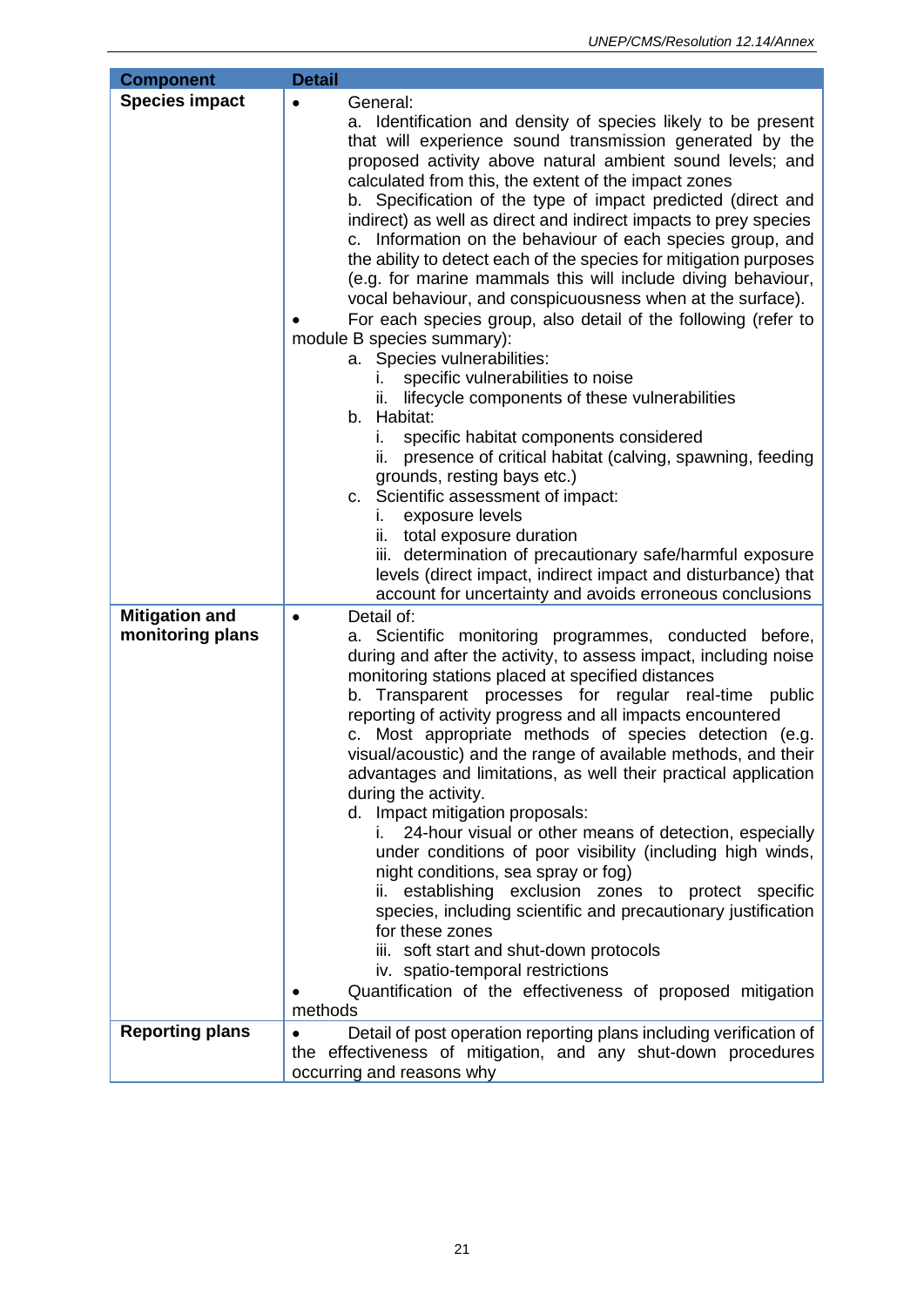| <b>Component</b>                                 | <b>Detail</b>                                                                                                                                                                                                                                                                                                                                                                                                                                                                                                                                                                                |
|--------------------------------------------------|----------------------------------------------------------------------------------------------------------------------------------------------------------------------------------------------------------------------------------------------------------------------------------------------------------------------------------------------------------------------------------------------------------------------------------------------------------------------------------------------------------------------------------------------------------------------------------------------|
| <b>Consultation and</b><br>independent<br>review | Description of consultation, prior to EIA submission:<br>a. List of stakeholders consulted<br>information provided to stakeholders,<br>b. Detail of<br>opportunities given for appropriate engagement and the<br>timeframe for feedback<br>c. Explanation of what amendments and changes have been<br>made to the proposed activity in response to the comments,<br>queries, requests and concerns<br>d. Explanation of which comments, queries, requests and<br>concerns have not been accommodated and why<br>e. If it is decided that BEP or BAT is not used, this should be<br>justified |
|                                                  | Description of independent review of draft EIA:<br>a. Detail of the independent reviewers (species experts)<br>including affiliation and qualifications<br>b. Description of the comments, queries, requests and<br>concerns received from each reviewer<br>c. Explanation of what amendments and changes have been<br>made to the proposed activity in response to the comments,<br>queries, requests and concerns<br>d. Explanation of which comments, queries, requests and<br>concerns have not been accommodated and why                                                                |

### <span id="page-21-0"></span>**VIII. EIA Guideline for Offshore Platforms**

This EIA Guideline should be used in combination with the appropriate modules on species and impact from the **Technical Support Information** (B.1-12, C and D) as required for individual regional and domestic circumstances.

All commissioning and decommissioning activities should also follow these guidelines. Where impulsive activities, such as offshore platforms being constructed through impact driven piles, the guidelines for VII: Construction Works should also be applied.

| <b>Component</b>           | <b>Detail</b>                                                                                                                                                                                                                                                                                                                                             |
|----------------------------|-----------------------------------------------------------------------------------------------------------------------------------------------------------------------------------------------------------------------------------------------------------------------------------------------------------------------------------------------------------|
| <b>Description of area</b> | Detail of the spatial extent and nature of the activity – including<br>seabed bathymetry and composition, description of known<br>stratification characteristics and broad ecosystem descriptions – as<br>well as the spatial area that will experience anthropogenic noise,<br>generated by the proposed activity, above natural ambient sound<br>levels |
|                            | Detail of the typical weather conditions and day length for the<br>area during the proposed activity period<br>Identification of previous and simultaneous activities, their<br>seasons and duration in the same or adjoining areas, existence and<br>location of any marine protected areas, and a review of activity<br>findings and implications       |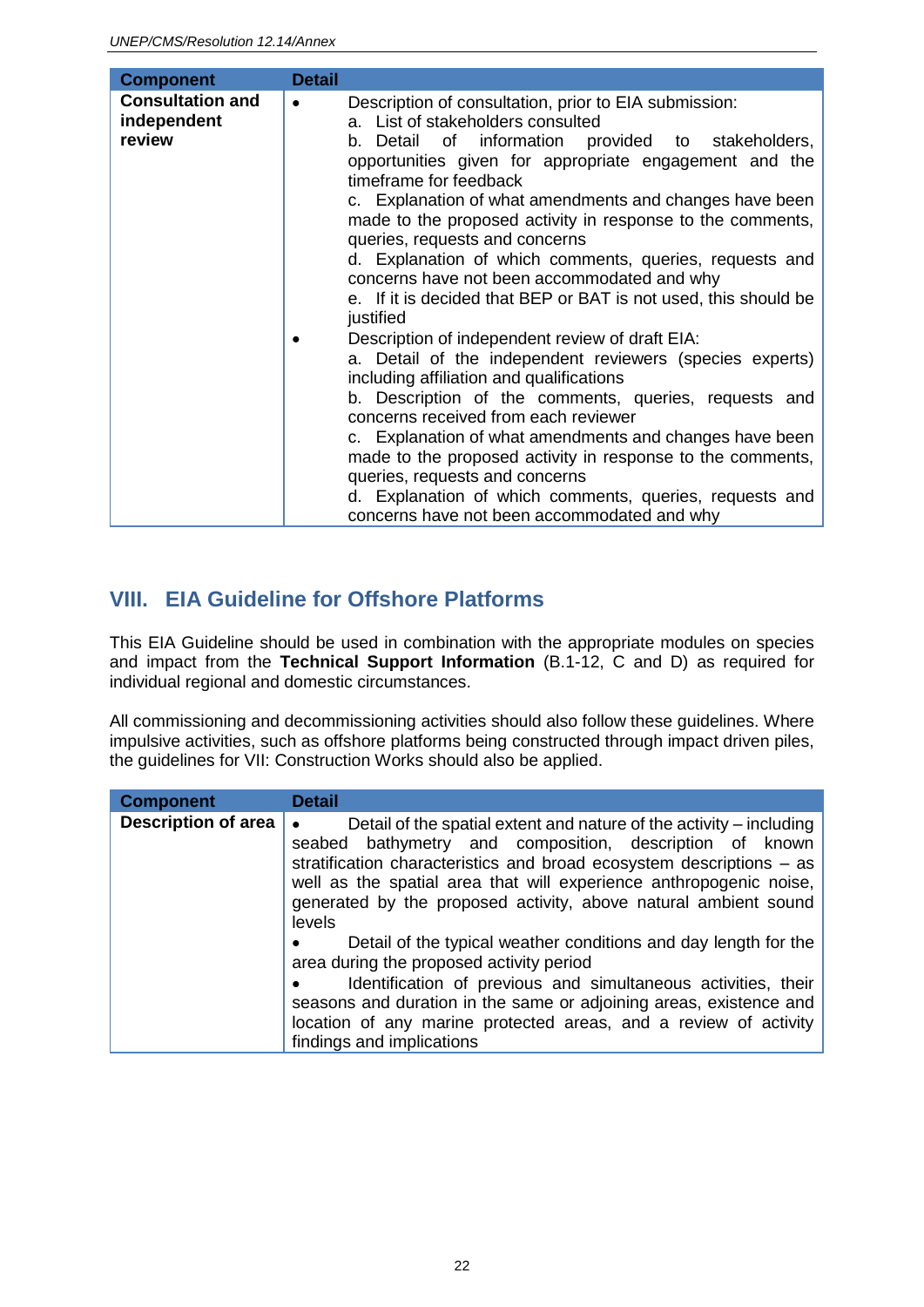| <b>Component</b>                                       | <b>Detail</b>                                                                                                                                                                                                                                                                                                                                                                                                                                                                                                                                                                                                                                                                                                                                                                                                                                                                                                                                                                                                                                                                                                                                                                                                                                                                                                                                                           |
|--------------------------------------------------------|-------------------------------------------------------------------------------------------------------------------------------------------------------------------------------------------------------------------------------------------------------------------------------------------------------------------------------------------------------------------------------------------------------------------------------------------------------------------------------------------------------------------------------------------------------------------------------------------------------------------------------------------------------------------------------------------------------------------------------------------------------------------------------------------------------------------------------------------------------------------------------------------------------------------------------------------------------------------------------------------------------------------------------------------------------------------------------------------------------------------------------------------------------------------------------------------------------------------------------------------------------------------------------------------------------------------------------------------------------------------------|
| <b>Description of the</b><br>equipment and<br>activity | Explanation of all activity technologies available and why each<br>$\bullet$<br>proposed technology is chosen, including consideration of alternatives<br>Description of the activity technology including name and<br>description of the vessel/s and sea floor equipment to be used<br>Specification of:<br>a. total duration of the proposed activity<br>b. sound intensity level ( $dB_{rms}$ ) in water $@$ 1 metre (from noise<br>source e.g.: platform caissons or drill ship's hull etc.) and<br>frequency ranges<br>c. sound intensity levels (peak and rms) during planned<br>maintenance schedules<br>Identification of other activities having an impact in the region<br>during the planned activity, accompanied by the analysis and review<br>of potential cumulative or synergistic impacts                                                                                                                                                                                                                                                                                                                                                                                                                                                                                                                                                             |
| <b>Modelling of noise</b><br>propagation loss          | Detail of independent, scientific modelling of noise propagation<br>loss in the same season/weather conditions as the proposed activity                                                                                                                                                                                                                                                                                                                                                                                                                                                                                                                                                                                                                                                                                                                                                                                                                                                                                                                                                                                                                                                                                                                                                                                                                                 |
|                                                        | accounting for local propagation features (depth and type of sea<br>bottom, local propagation paths related to thermal stratification,<br>SOFAR or natural channel characteristics) from point source out to a<br>radius where the noise levels generated are close to natural ambient<br>sound levels<br>Identification and mapping of proposed exclusion zones for<br>species and description of how noise propagation into these zones will<br>be minimized, taking into consideration the local propagation features                                                                                                                                                                                                                                                                                                                                                                                                                                                                                                                                                                                                                                                                                                                                                                                                                                                |
| <b>Species impact</b>                                  | General:<br>$\bullet$<br>a. Identification and density of species likely to be present<br>that will experience sound transmission generated by the<br>proposed activity above natural ambient sound levels; and<br>calculated from this, the extent of the impact zones<br>b. Specification of the type of impact predicted (direct and<br>indirect) as well as direct and indirect impacts to prey species<br>Information on the behaviour of each species group, and<br>C.<br>the ability to detect each of the species for mitigation purposes<br>(e.g. for marine mammals this will include diving behaviour,<br>vocal behaviour, and conspicuousness when at the surface).<br>For each species group, also detail of the following (refer to<br>module B species summary):<br>a. Species vulnerabilities:<br>specific vulnerabilities to noise<br>L.<br>lifecycle components of these vulnerabilities<br>н.<br>b. Habitat:<br>specific habitat components considered<br>Ĺ.<br>ii. presence of critical habitat (calving, spawning, feeding<br>grounds, resting bays etc.)<br>c. Scientific assessment of impact:<br>exposure levels<br>L.<br>ii. total exposure duration:<br>iii. determination of precautionary safe/harmful exposure<br>levels (direct impact, indirect impact and disturbance) that<br>account for uncertainty and avoids erroneous conclusions |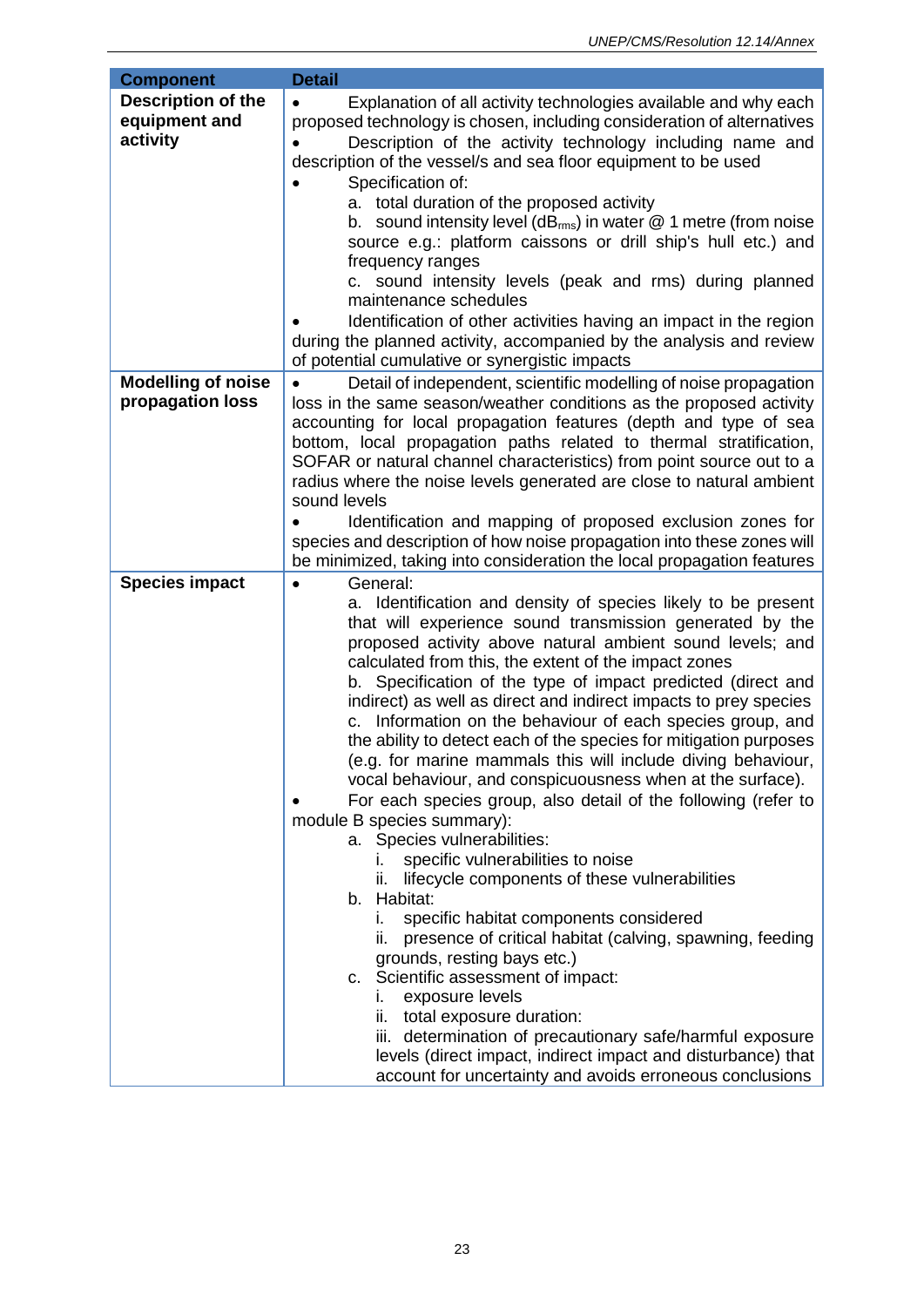<span id="page-23-0"></span>

| <b>Component</b>                                 | <b>Detail</b>                                                                                                                                                                                                                                                                                                                                                                                                                                                                                                                                                                                                                                                                                                                                                                                                                                                                                                                                                                                                                                                                       |
|--------------------------------------------------|-------------------------------------------------------------------------------------------------------------------------------------------------------------------------------------------------------------------------------------------------------------------------------------------------------------------------------------------------------------------------------------------------------------------------------------------------------------------------------------------------------------------------------------------------------------------------------------------------------------------------------------------------------------------------------------------------------------------------------------------------------------------------------------------------------------------------------------------------------------------------------------------------------------------------------------------------------------------------------------------------------------------------------------------------------------------------------------|
| <b>Mitigation and</b><br>monitoring plans        | Detail of:<br>$\bullet$<br>a. Scientific monitoring programmes, conducted before,<br>during and after the activity, to assess impact, including noise<br>monitoring stations placed at specified distances<br>b. Transparent processes for regular real-time public<br>reporting of activity progress and all impacts encountered<br>c. Most appropriate methods of species detection (e.g.<br>visual/acoustic) and the range of available methods, and their<br>advantages and limitations, as well their practical application<br>during the activity.<br>d. Impact mitigation proposals<br>e. 24-hour visual or other means of detection, especially<br>under conditions of poor visibility (including high winds, night<br>conditions, sea spray or fog)<br>Spatio-temporal restrictions<br>f. I<br>Quantification of the effectiveness of proposed mitigation<br>methods                                                                                                                                                                                                       |
| <b>Reporting plans</b>                           | Detail of post operation reporting plans including verification of<br>$\bullet$<br>the effectiveness of mitigation                                                                                                                                                                                                                                                                                                                                                                                                                                                                                                                                                                                                                                                                                                                                                                                                                                                                                                                                                                  |
| <b>Consultation and</b><br>independent<br>review | Description of consultation, prior to EIA submission:<br>$\bullet$<br>a. List of stakeholders consulted<br>information<br>provided<br>b. Detail<br>οf<br>to<br>stakeholders,<br>opportunities given for appropriate engagement and the<br>timeframe for feedback<br>c. Explanation of what amendments and changes have been<br>made to the proposed activity in response to the comments,<br>queries, requests and concerns<br>d. Explanation of which comments, queries, requests and<br>concerns have not been accommodated and why<br>Description of independent review of draft EIA:<br>$\bullet$<br>a. Detail of the independent reviewers (species experts)<br>including affiliation and qualifications<br>b. Description of the comments, queries, requests and<br>concerns received from each reviewer<br>c. Explanation of what amendments and changes have been<br>made to the proposed activity in response to the comments,<br>queries, requests and concerns<br>d. Explanation of which comments, queries, requests and<br>concerns have not been accommodated and why |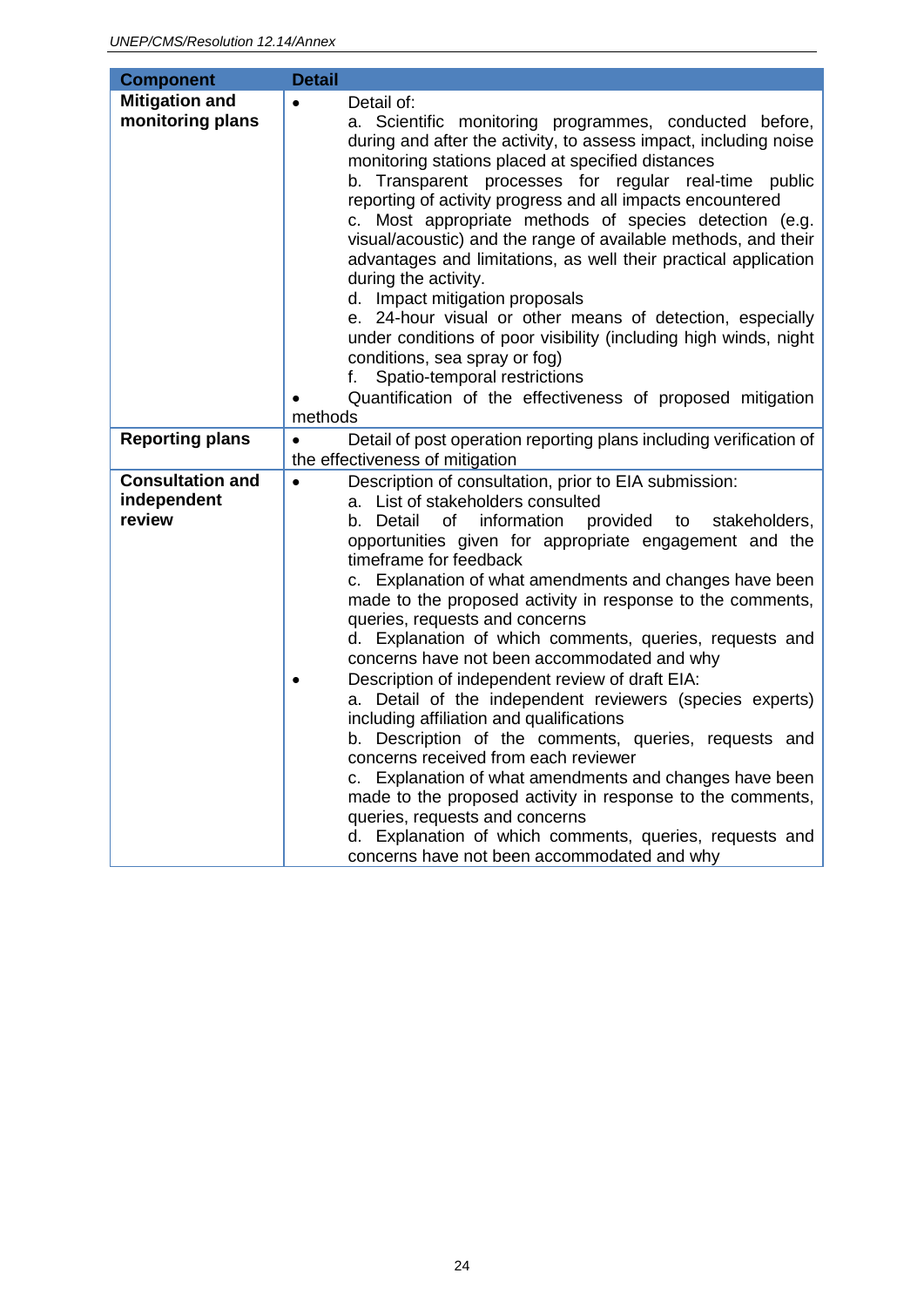# **IX. EIA Guideline for Playback and Sound Exposure Experiments**

This EIA Guideline should be used in combination with the appropriate modules on species and impact from the **Technical Support Information** (B.1-12, C and D) as required for individual regional and domestic circumstances.

| <b>Component</b>                                       | <b>Detail</b>                                                                                                                                                                                                                                                                                                                                                                                                                                                                                                                                                                                                                                                                                                                                                                                                                                                                                                                                                                                                                                                                                                                                                                                                                                                                                                                                                                                                                         |
|--------------------------------------------------------|---------------------------------------------------------------------------------------------------------------------------------------------------------------------------------------------------------------------------------------------------------------------------------------------------------------------------------------------------------------------------------------------------------------------------------------------------------------------------------------------------------------------------------------------------------------------------------------------------------------------------------------------------------------------------------------------------------------------------------------------------------------------------------------------------------------------------------------------------------------------------------------------------------------------------------------------------------------------------------------------------------------------------------------------------------------------------------------------------------------------------------------------------------------------------------------------------------------------------------------------------------------------------------------------------------------------------------------------------------------------------------------------------------------------------------------|
| <b>Description of area</b>                             | Detail of the spatial extent and nature of the activity – including<br>bathymetry and composition, description of known<br>seabed<br>stratification characteristics and broad ecosystem descriptions - as<br>well as the spatial area that will experience anthropogenic noise,<br>generated by the proposed activity, above natural ambient sound<br>levels<br>Detail of the typical weather conditions and day length for the<br>area during the proposed activity period<br>Identification of previous and simultaneous activities, their<br>seasons and duration in the same or adjoining areas, existence and<br>location of any marine protected areas, and a review of activity<br>findings and implications                                                                                                                                                                                                                                                                                                                                                                                                                                                                                                                                                                                                                                                                                                                   |
| <b>Description of the</b><br>equipment and<br>activity | Noting that the scale of the noise needed to elicit a response<br>(with respect to level and duration) may be much lower than in industry<br>activities; and that noise can be controlled in order to affect only a<br>small area or small number of individuals, the noise control measures<br>of the experimental design should be described in detail.<br>Explanation of all technologies available for the activity and<br>why each proposed technology is chosen<br>Description of the chosen technology including name and<br>description of the vessel/s to be used<br>Specification of:<br>a. lowest practicable sound intensity level required<br>b. total duration of the proposed activity<br>proposed timing of operations - season/time of day/during<br>C.<br>all weather conditions<br>d. sound intensity level (dB peak to peak) in water $@$ 1 metre<br>and all frequency ranges and discharge rate<br>e. if an air gun technology is proposed refer to VI<br>if explosives are proposed refer to VII<br>f.<br>Specification of the activity including anticipated nautical miles<br>to be covered, track-lines, speed of vessels, start-up and shut-down<br>procedures, distance and procedures for vessel turns including any<br>planned air gun power setting changes<br>Identification of other activities having an impact in the region<br>during the planned activity, accompanied by the analysis and review |
| <b>Modelling of noise</b><br>propagation loss          | of potential cumulative or synergistic impacts<br>Detail of independent, scientific modelling of noise propagation<br>loss in the same season/weather conditions as the proposed activity<br>accounting for local propagation features (depth and type of sea<br>bottom, local propagation paths related to thermal stratification,<br>SOFAR or natural channel characteristics) from point source out to a<br>radius where the noise levels generated are close to natural ambient<br>sound levels<br>Identification and mapping of proposed exclusion zones for<br>species and description of how noise propagation into these zones will<br>be minimized, taking into consideration the local propagation features                                                                                                                                                                                                                                                                                                                                                                                                                                                                                                                                                                                                                                                                                                                 |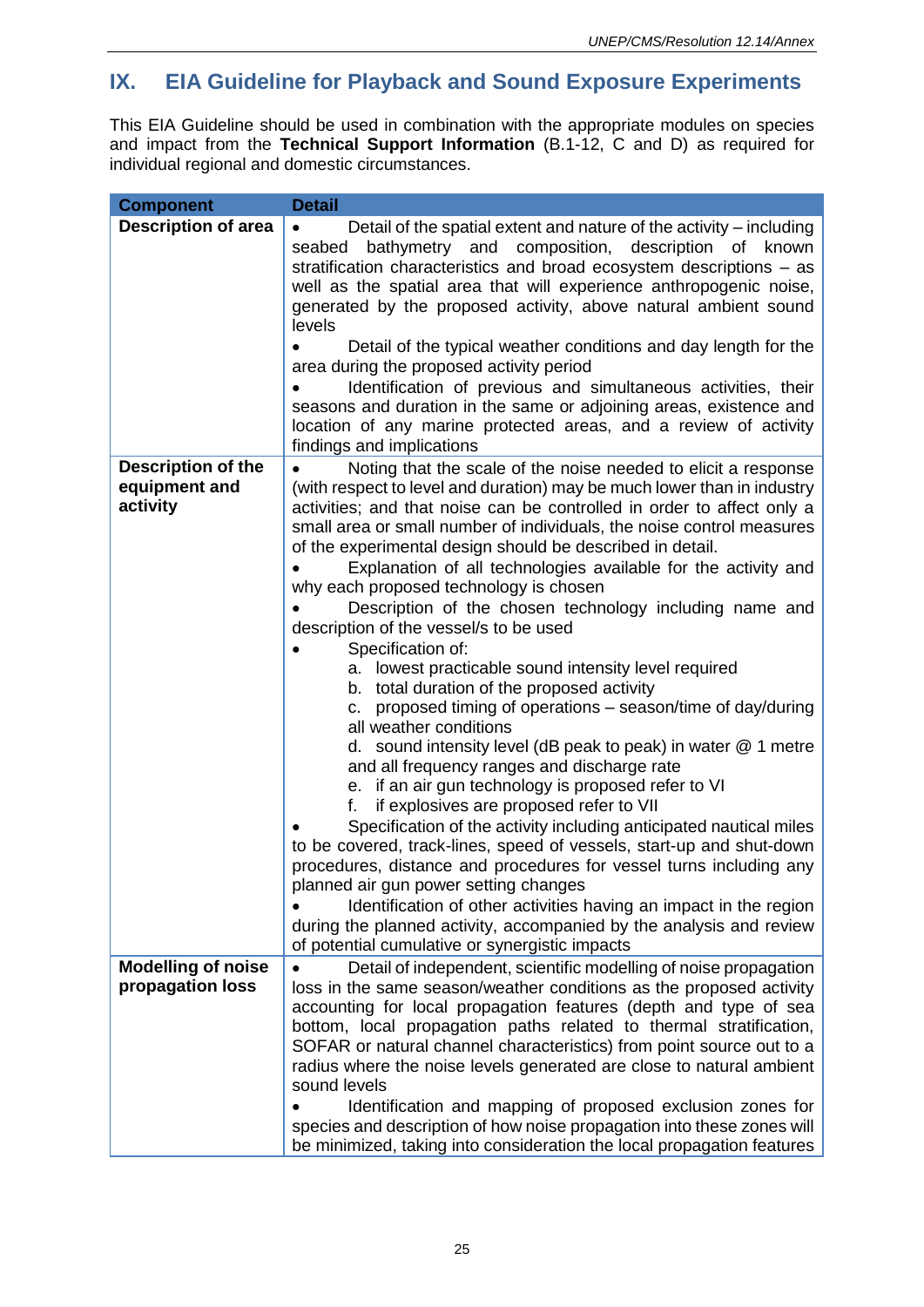| <b>Component</b>      | <b>Detail</b>                                                                                                                                                                                                                                                                                                                                                                                                                                                                                                                                                                                                                                                                                                                                                                                                                                                                                                                                                                                                                   |
|-----------------------|---------------------------------------------------------------------------------------------------------------------------------------------------------------------------------------------------------------------------------------------------------------------------------------------------------------------------------------------------------------------------------------------------------------------------------------------------------------------------------------------------------------------------------------------------------------------------------------------------------------------------------------------------------------------------------------------------------------------------------------------------------------------------------------------------------------------------------------------------------------------------------------------------------------------------------------------------------------------------------------------------------------------------------|
| <b>Species impact</b> | General:<br>$\bullet$<br>a. Identification and density of species likely to be present<br>that will experience sound transmission generated by the<br>proposed activity above natural ambient sound levels; and<br>calculated from this, the extent of the impact zones<br>b. Specification of the type of impact predicted (direct and<br>indirect) as well as direct and indirect impacts to prey species<br>c. Information on the behaviour of each species group, and<br>the ability to detect each of the species for mitigation purposes<br>(e.g. for marine mammals this will include diving behaviour,<br>vocal behaviour, and conspicuousness when at the surface).<br>For each species group, also detail of the following (refer to<br>module B species summary):<br>a. Species vulnerabilities:<br>specific vulnerabilities to noise<br>lifecycle components of these vulnerabilities<br>ii.<br>b. Habitat:<br>specific habitat components considered<br>İ.                                                         |
|                       | presence of critical habitat (calving, spawning, feeding<br>ii.<br>grounds, resting bays etc.)<br>c. Scientific assessment of impact:<br>exposure levels<br>i.<br>total exposure duration<br>ii.<br>iii. determination of precautionary safe/harmful exposure<br>levels (direct impact, indirect impact and disturbance) that<br>account for uncertainty and avoids erroneous conclusions<br>iv. how the experiment design will monitor target and non-<br>target species and the steps that will be taken to halt sound<br>emission if adverse response or behavioural changes are<br>observed<br>v. how exposures that are expected to elicit particular<br>behavioural responses (e.g. responses elicited by predator<br>sounds, conspecific signals) will inform specific mitigation<br>monitoring protocols.<br>In such cases,<br>and<br>impact<br>assessment should also articulate what responses may not<br>be related to the loudness of the exposure but to the<br>behavioural significance of the signal/noise used. |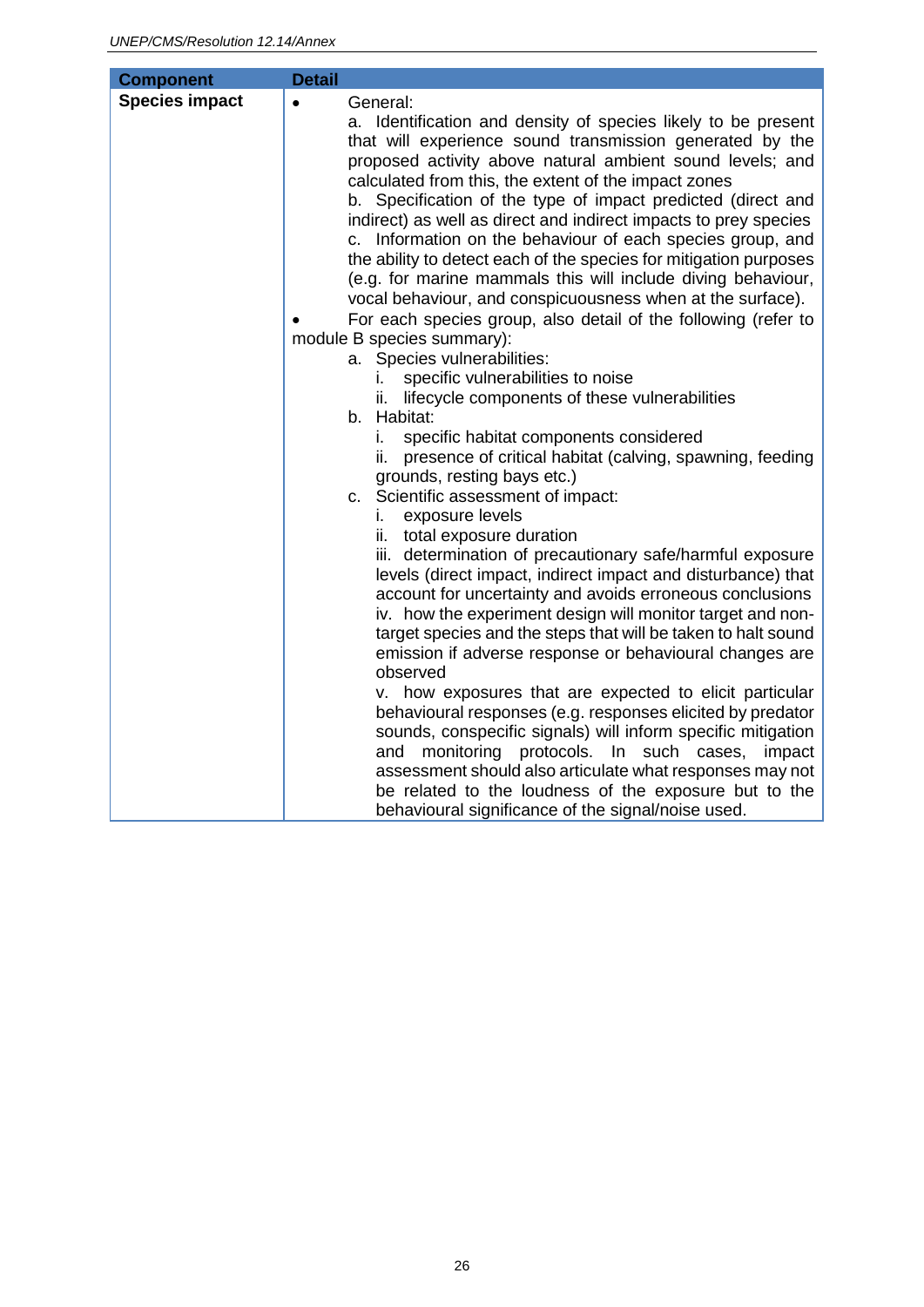<span id="page-26-0"></span>

| <b>Component</b>                                 | <b>Detail</b>                                                                                                                                                                                                                                                                                                                                                                                                                                                                                                                                                                                                                                                                                                                                                                                                                                                                                                                                                                                                                                                    |
|--------------------------------------------------|------------------------------------------------------------------------------------------------------------------------------------------------------------------------------------------------------------------------------------------------------------------------------------------------------------------------------------------------------------------------------------------------------------------------------------------------------------------------------------------------------------------------------------------------------------------------------------------------------------------------------------------------------------------------------------------------------------------------------------------------------------------------------------------------------------------------------------------------------------------------------------------------------------------------------------------------------------------------------------------------------------------------------------------------------------------|
| <b>Mitigation and</b><br>monitoring plans        | Detail of:<br>a. Scientific monitoring programmes, conducted before,<br>during and after the activity, to assess impact<br>b. Transparent processes for regular real-time public<br>reporting of activity progress and all impacts encountered<br>c. Most appropriate methods of species detection (e.g.<br>visual/acoustic) and the range of available methods, and their<br>advantages and limitations, as well their practical application<br>during the activity.<br>d. Impact mitigation proposals:<br>24-hour visual or other means of detection, especially<br>i.<br>under conditions of poor visibility (including high winds,<br>night conditions, sea spray or fog)<br>establishing exclusion zones to protect specific<br>ii. –<br>species, including scientific and precautionary justification<br>for these zones<br>iii. soft start and shut-down protocols<br>iv. spatio-temporal restrictions<br>Quantification of the effectiveness of proposed mitigation<br>methods                                                                           |
| <b>Reporting plans</b>                           | Detail of post operation reporting plans including verification of<br>$\bullet$<br>the effectiveness of mitigation                                                                                                                                                                                                                                                                                                                                                                                                                                                                                                                                                                                                                                                                                                                                                                                                                                                                                                                                               |
| <b>Consultation and</b><br>independent<br>review | Description of consultation, prior to EIA submission:<br>$\bullet$<br>a. List of stakeholders consulted<br>b. Detail<br>of<br>information provided to<br>stakeholders,<br>opportunities given for appropriate engagement and the<br>timeframe for feedback<br>c. Explanation of what amendments and changes have been<br>made to the proposed activity in response to the comments,<br>queries, requests and concerns<br>d. Explanation of which comments, queries, requests and<br>concerns have not been accommodated and why<br>Description of independent review of draft EIA:<br>a. Detail of the independent reviewers (species experts)<br>including affiliation and qualifications<br>b. Description of the comments, queries, requests and<br>concerns received from each reviewer<br>c. Explanation of what amendments and changes have been<br>made to the proposed activity in response to the comments,<br>queries, requests and concerns<br>d. Explanation of which comments, queries, requests and<br>concerns have not been accommodated and why |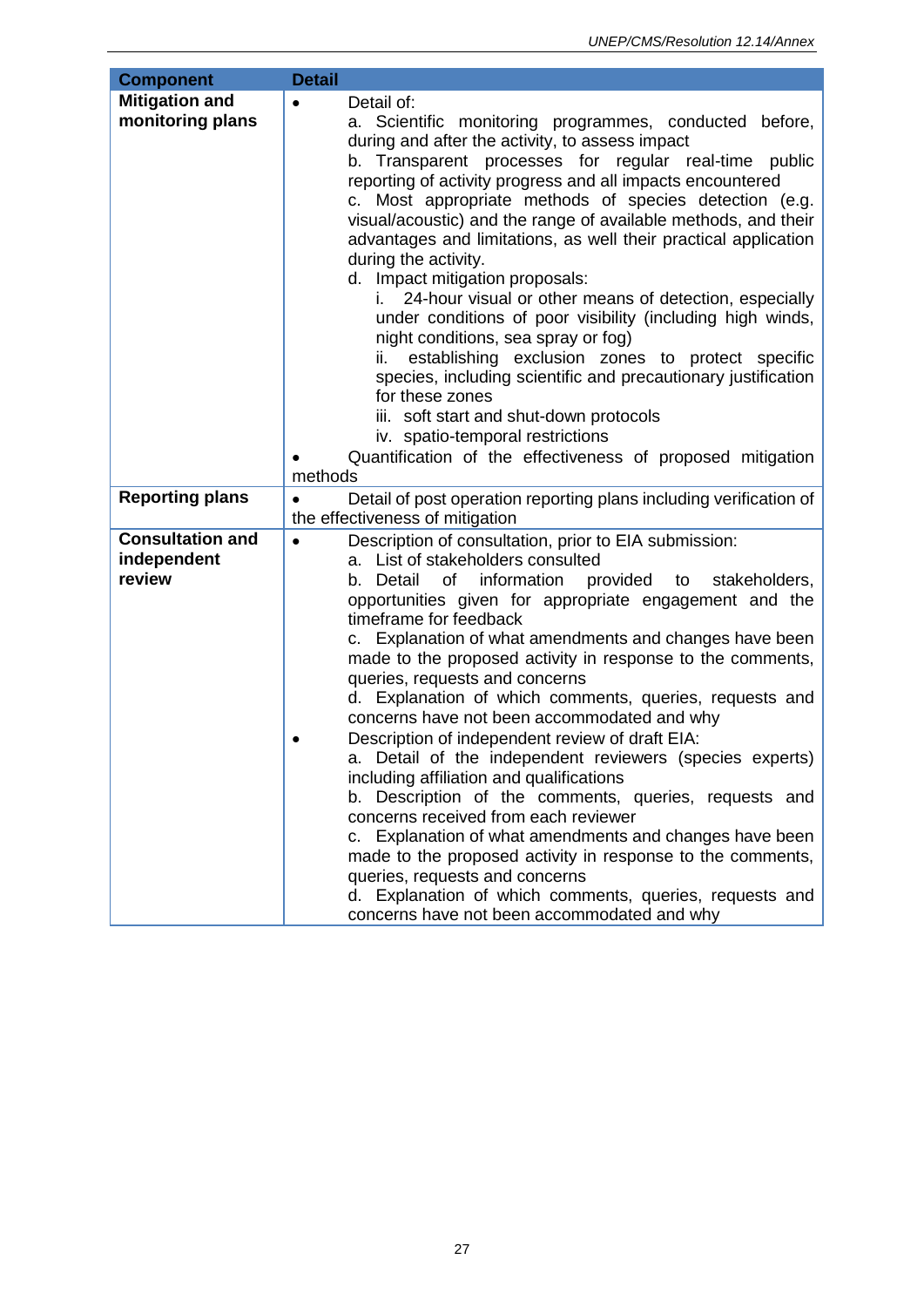### **X. EIA Guideline for Pingers (Acoustic Deterrent/Harassment Devices, Navigation)**

This EIA Guideline should be used in combination with the appropriate modules on species and impact from the **Technical Support Information** (B.1-12, C and D) as required for individual regional and domestic circumstances.

| <b>Component</b>                                       | <b>Detail</b>                                                                                                                                                                                                                                                                                                                                                                                                                                                                                                                                                                                                                                                                                                                           |
|--------------------------------------------------------|-----------------------------------------------------------------------------------------------------------------------------------------------------------------------------------------------------------------------------------------------------------------------------------------------------------------------------------------------------------------------------------------------------------------------------------------------------------------------------------------------------------------------------------------------------------------------------------------------------------------------------------------------------------------------------------------------------------------------------------------|
| <b>Description of area</b>                             | Detail of the spatial extent and nature of the activity – including<br>$\bullet$<br>and composition, description of<br>bathymetry<br>seabed<br>known<br>stratification characteristics and broad ecosystem descriptions – as<br>well as the spatial area that will experience anthropogenic noise,<br>generated by the proposed activity, above natural ambient sound<br>levels.<br>Detail of the typical weather conditions and day length for the<br>area during the proposed activity period<br>Identification of previous and simultaneous activities, their<br>seasons and duration in the same or adjoining areas, existence and<br>location of any marine protected areas, and a review of activity<br>findings and implications |
| <b>Description of the</b><br>equipment and<br>activity | Explanation of all technologies available for the activity and<br>why the proposed technology is chosen, including the description<br>should also contain the consideration of alternatives<br>Specification of sound intensity level (dB peak to peak) in<br>water @ 1 metre, frequency ranges and ping rate, sound exposure<br>level (SEL), as well as proposed spacing of pingers<br>Identification of other activities having an impact in the region<br>accompanied by the analysis and review of potential cumulative or<br>synergistic impacts                                                                                                                                                                                   |
| <b>Modelling of noise</b><br>propagation loss          | Detail of independent, scientific modelling of noise propagation<br>loss in the same season/weather conditions as the proposed activity<br>accounting for local propagation features (depth and type of sea<br>bottom, local propagation paths related to thermal stratification,<br>SOFAR or natural channel characteristics) from point source out to a<br>radius where the noise levels generated are close to natural ambient<br>sound levels<br>Identification and mapping of proposed exclusion zones for<br>species and description of how noise propagation into these zones will<br>be minimized, taking into consideration the local propagation features                                                                     |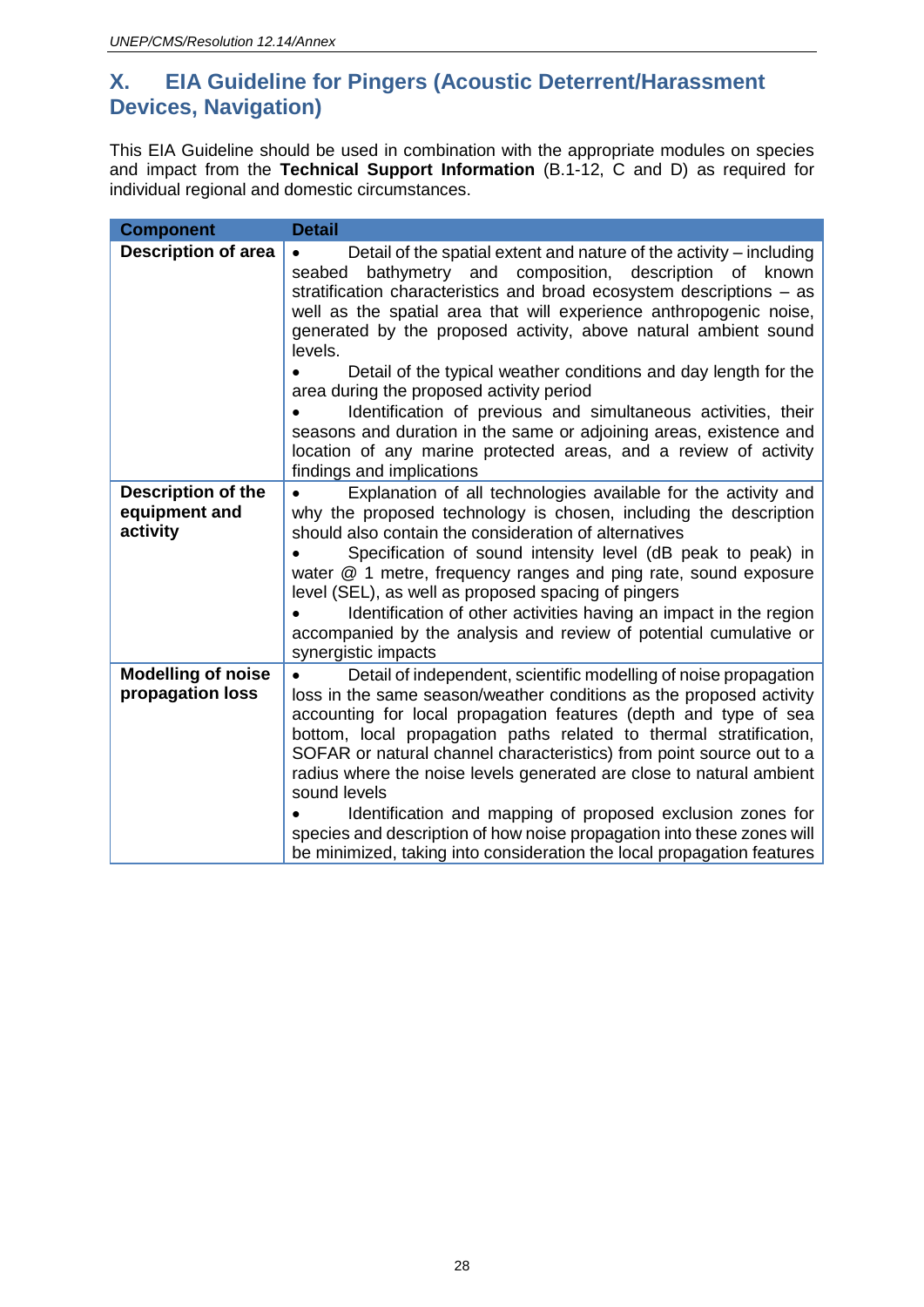| <b>Component</b>                                 | <b>Detail</b>                                                                                                                                                                                                                                                                                                                                                                                                                                                                                                                                                                                                                                                                                                                                                                                                                                                                                                                                                                                                                                                          |
|--------------------------------------------------|------------------------------------------------------------------------------------------------------------------------------------------------------------------------------------------------------------------------------------------------------------------------------------------------------------------------------------------------------------------------------------------------------------------------------------------------------------------------------------------------------------------------------------------------------------------------------------------------------------------------------------------------------------------------------------------------------------------------------------------------------------------------------------------------------------------------------------------------------------------------------------------------------------------------------------------------------------------------------------------------------------------------------------------------------------------------|
| <b>Species impact</b>                            | General:<br>a. Identification and density of species likely to be present<br>that will experience sound transmission generated by the<br>proposed activity above natural ambient sound levels; and<br>calculated from this, the extent of the impact zones<br>a. Specification of the type of impact predicted (direct and<br>indirect) as well as direct and indirect impacts to prey species<br>b. Information on the behaviour of each species group, and<br>the ability to detect each of the species for mitigation purposes<br>(e.g. for marine mammals this will include diving behaviour,<br>vocal behaviour, and conspicuousness when at the surface).<br>For each species group, also detail of the following (refer to<br>module B species summary):<br>a. Species vulnerabilities:<br>specific vulnerabilities to noise<br>lifecycle components of these vulnerabilities<br>ii.<br>b. Habitat:<br>specific habitat components considered<br>i.<br>presence of critical habitat (calving, spawning, feeding<br>ii.<br>grounds, resting bays etc.)           |
|                                                  | c. Scientific assessment of impact:<br>exposure levels<br>i.<br>ii. total exposure duration<br>iii. determination of precautionary safe/harmful exposure<br>levels (direct impact, indirect impact and disturbance) that                                                                                                                                                                                                                                                                                                                                                                                                                                                                                                                                                                                                                                                                                                                                                                                                                                               |
|                                                  | account for uncertainty and avoids erroneous conclusions                                                                                                                                                                                                                                                                                                                                                                                                                                                                                                                                                                                                                                                                                                                                                                                                                                                                                                                                                                                                               |
| <b>Monitoring plans</b>                          | Detail of scientific monitoring programmes, conducted before,<br>$\bullet$<br>during and after the activity, to assess impact<br>Spatio-temporal restrictions<br>Quantification of the effectiveness of proposed mitigation<br>methods                                                                                                                                                                                                                                                                                                                                                                                                                                                                                                                                                                                                                                                                                                                                                                                                                                 |
| <b>Reporting plans</b>                           | Detail of post operation reporting plans including verification of<br>the effectiveness of mitigation                                                                                                                                                                                                                                                                                                                                                                                                                                                                                                                                                                                                                                                                                                                                                                                                                                                                                                                                                                  |
| <b>Consultation and</b><br>independent<br>review | Description of consultation, prior to EIA submission:<br>$\bullet$<br>a. List of stakeholders consulted<br>b. Detail<br>of<br>information<br>provided<br>stakeholders,<br>to<br>opportunities given for appropriate engagement and the<br>timeframe for feedback<br>c. Explanation of what amendments and changes have been<br>made to the proposed activity in response to the comments,<br>queries, requests and concerns<br>d. Explanation of which comments, queries, requests and<br>concerns have not been accommodated and why<br>Description of independent review of draft EIA:<br>a. Detail of the independent reviewers (species experts)<br>including affiliation and qualifications<br>b. Description of the comments, queries, requests and<br>concerns received from each reviewer<br>c. Explanation of what amendments and changes have been<br>made to the proposed activity in response to the comments,<br>queries, requests and concerns<br>d. Explanation of which comments, queries, requests and<br>concerns have not been accommodated and why |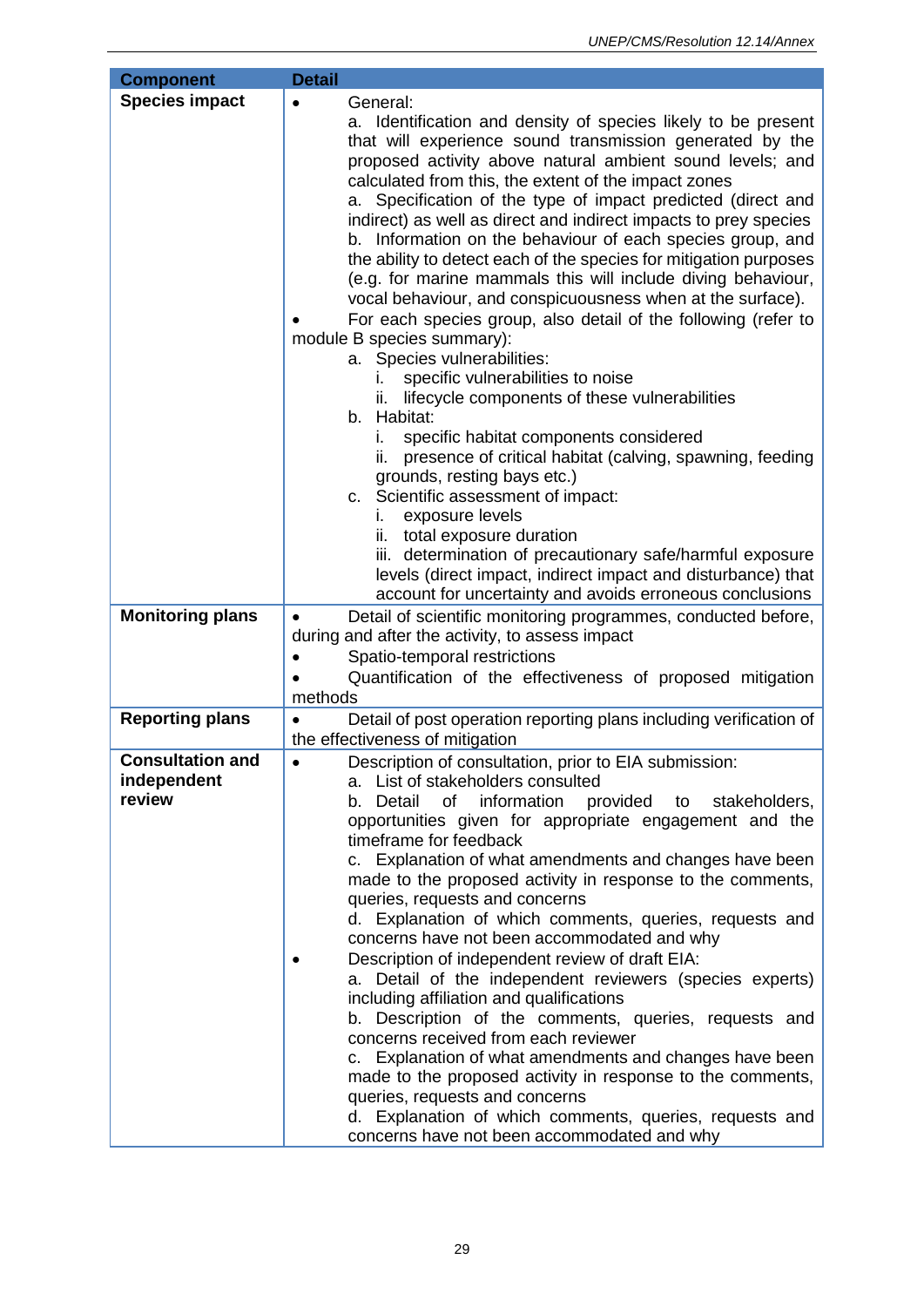### <span id="page-29-0"></span>**XI. EIA Guideline for Other Noise-generating Activities (Acoustic Data Transmission, Wind, Tidal and Wave Turbines and Future Technologies)**

This EIA Guideline should be used in combination with the appropriate modules on species and impact from the **Technical Support Information** (B.1-12, C and D) as required for individual regional and domestic circumstances.

All commissioning and decommissioning activities should also follow these guidelines.

| <b>Component</b>                                       | <b>Detail</b>                                                                                                                                                                                                                                                                                                                                                                                                                                                                                                                                                                                                                                                                                                                |
|--------------------------------------------------------|------------------------------------------------------------------------------------------------------------------------------------------------------------------------------------------------------------------------------------------------------------------------------------------------------------------------------------------------------------------------------------------------------------------------------------------------------------------------------------------------------------------------------------------------------------------------------------------------------------------------------------------------------------------------------------------------------------------------------|
| <b>Description of area</b>                             | Detail of the spatial extent and nature of the activity – including<br>bathymetry and<br>composition,<br>description of<br>seabed<br>known<br>stratification characteristics and broad ecosystem descriptions – as<br>well as the spatial area that will experience anthropogenic noise,<br>generated by the proposed activity, above natural ambient sound<br>levels<br>Detail of the typical weather conditions and day length for the<br>area during the proposed activity period<br>Identification of previous and simultaneous activities, their<br>seasons and duration in the same or adjoining areas, existence and<br>location of any marine protected areas, and a review of activity<br>findings and implications |
| <b>Description of the</b><br>equipment and<br>activity | Explanation of all technologies available for the activity<br>$\bullet$<br>Specification of sound intensity level (dB) in water @ 1 metre,<br>and frequency ranges. This should include dB peak to peak for<br>acoustic data transmission for example, $dB_{rms}$ for wind, tidal and wave<br>turbines and future technologies categorized accordingly<br>Identification of other activities having an impact in the region<br>during the planned activity, accompanied by the analysis and review<br>of potential cumulative or synergistic impacts                                                                                                                                                                         |
| <b>Modelling of noise</b><br>propagation loss          | Detail of independent, scientific modelling of noise propagation<br>$\bullet$<br>loss in the same season/weather conditions as the proposed activity<br>accounting for local propagation features (depth and type of sea<br>bottom, local propagation paths related to thermal stratification,<br>SOFAR or natural channel characteristics) from point source out to a<br>radius where the noise levels generated are close to natural ambient<br>sound levels<br>Identification and mapping of proposed exclusion zones for<br>species and description of how noise propagation into these zones will<br>be minimized, taking into consideration the local propagation features                                             |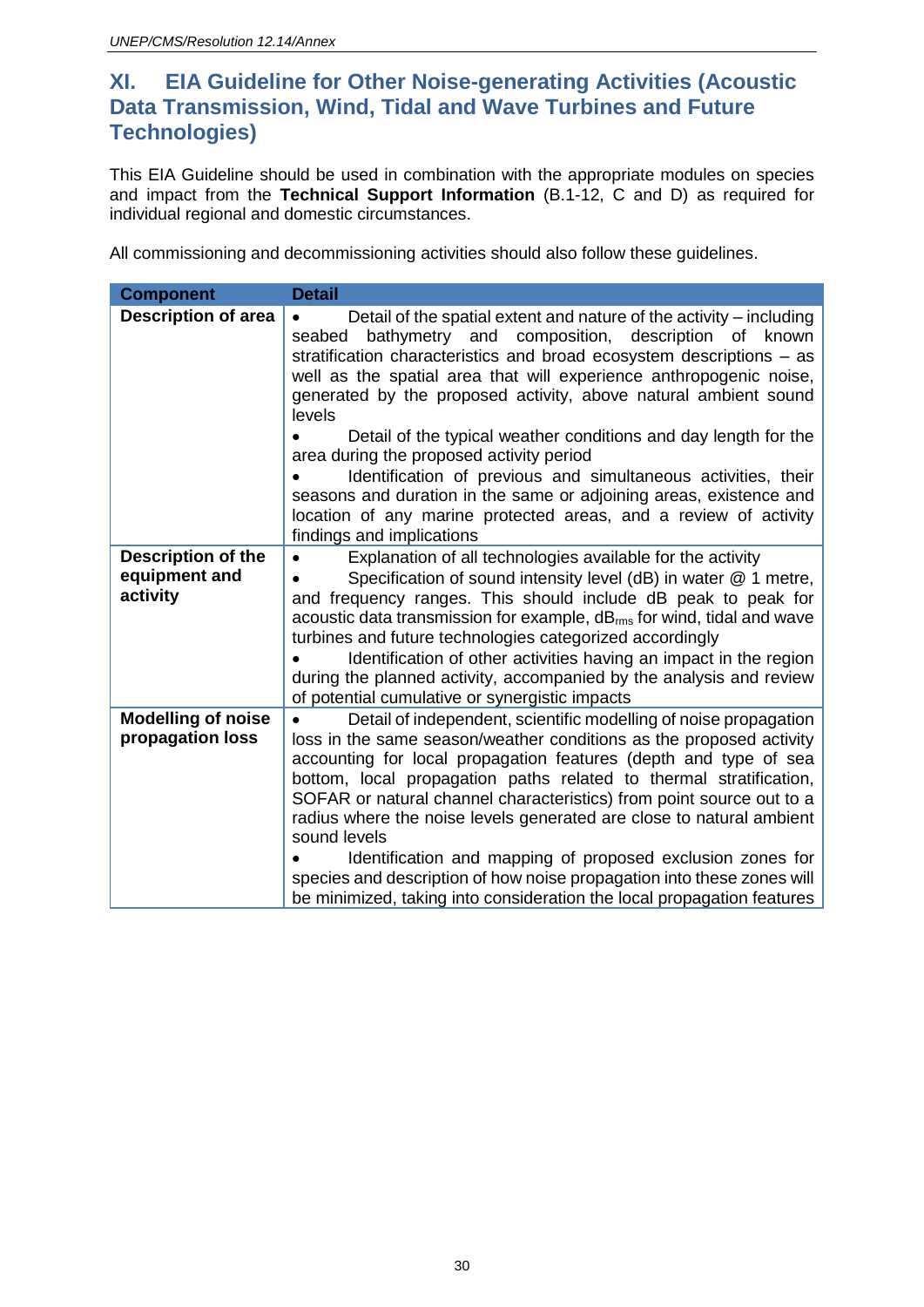| <b>Component</b>        | <b>Detail</b>                                                                                                                                                                                                                                                                                                                                                                                                                                                                                                                                                                                                                                                                                                                                                                                                                                                                                                                                                                                                                                                                                                                                                                                                                                                                                                                                                                                                                                |
|-------------------------|----------------------------------------------------------------------------------------------------------------------------------------------------------------------------------------------------------------------------------------------------------------------------------------------------------------------------------------------------------------------------------------------------------------------------------------------------------------------------------------------------------------------------------------------------------------------------------------------------------------------------------------------------------------------------------------------------------------------------------------------------------------------------------------------------------------------------------------------------------------------------------------------------------------------------------------------------------------------------------------------------------------------------------------------------------------------------------------------------------------------------------------------------------------------------------------------------------------------------------------------------------------------------------------------------------------------------------------------------------------------------------------------------------------------------------------------|
| <b>Species impact</b>   | General:<br>$\bullet$<br>a. Identification and density of species likely to be present<br>that will experience sound transmission generated by the<br>proposed activity above natural ambient sound levels; and<br>calculated from this, the extent of the impact zones<br>b. Specification of the type of impact predicted (direct and<br>indirect) as well as direct and indirect impacts to prey species<br>Information on the behaviour of each species group, and<br>C.<br>the ability to detect each of the species for mitigation purposes<br>(e.g. for marine mammals this will include diving behaviour,<br>vocal behaviour, and conspicuousness when at the surface).<br>For each species group, also detail of the following (refer to<br>module B species summary):<br>a. Species vulnerabilities:<br>specific vulnerabilities to noise<br>lifecycle components of these vulnerabilities<br>Ш.<br>b. Habitat:<br>specific habitat components considered<br>i.<br>presence of critical habitat (calving, spawning, feeding<br>ii.<br>grounds, resting bays etc.)<br>c. Scientific assessment of impact:<br>exposure levels<br>i.<br>ii. total exposure duration<br>iii. determination of precautionary safe/harmful exposure<br>levels (direct impact, indirect impact and disturbance) that<br>account for uncertainty and avoids erroneous conclusions<br>Quantification of the effectiveness of proposed mitigation<br>methods |
| <b>Monitoring plans</b> | Explanation of ongoing scientific monitoring programmes to<br>$\bullet$<br>assess impact<br>Most appropriate methods of species detection<br>(e.g.<br>visual/acoustic) and the range of available methods, and their<br>advantages and limitations, as well their practical application during<br>the activity.<br>Spatio-temporal restrictions                                                                                                                                                                                                                                                                                                                                                                                                                                                                                                                                                                                                                                                                                                                                                                                                                                                                                                                                                                                                                                                                                              |
| <b>Consultation and</b> | Description of consultation, prior to EIA submission:<br>$\bullet$                                                                                                                                                                                                                                                                                                                                                                                                                                                                                                                                                                                                                                                                                                                                                                                                                                                                                                                                                                                                                                                                                                                                                                                                                                                                                                                                                                           |
| independent<br>review   | a. List of stakeholders consulted<br>information<br>provided to<br>b. Detail<br>of<br>stakeholders,<br>opportunities given for appropriate engagement and the<br>timeframe for feedback<br>c. Explanation of what amendments and changes have been<br>made to the proposed activity in response to the comments,<br>queries, requests and concerns<br>d. Explanation of which comments, queries, requests and<br>concerns have not been accommodated and why<br>Description of independent review of draft EIA:<br>a. Detail of the independent reviewers (species experts)<br>including affiliation and qualifications<br>b. Description of the comments, queries, requests and<br>concerns received from each reviewer<br>c. Explanation of what amendments and changes have been<br>made to the proposed activity in response to the comments,<br>queries, requests and concerns<br>d. Explanation of which comments, queries, requests and<br>concerns have not been accommodated and why                                                                                                                                                                                                                                                                                                                                                                                                                                                |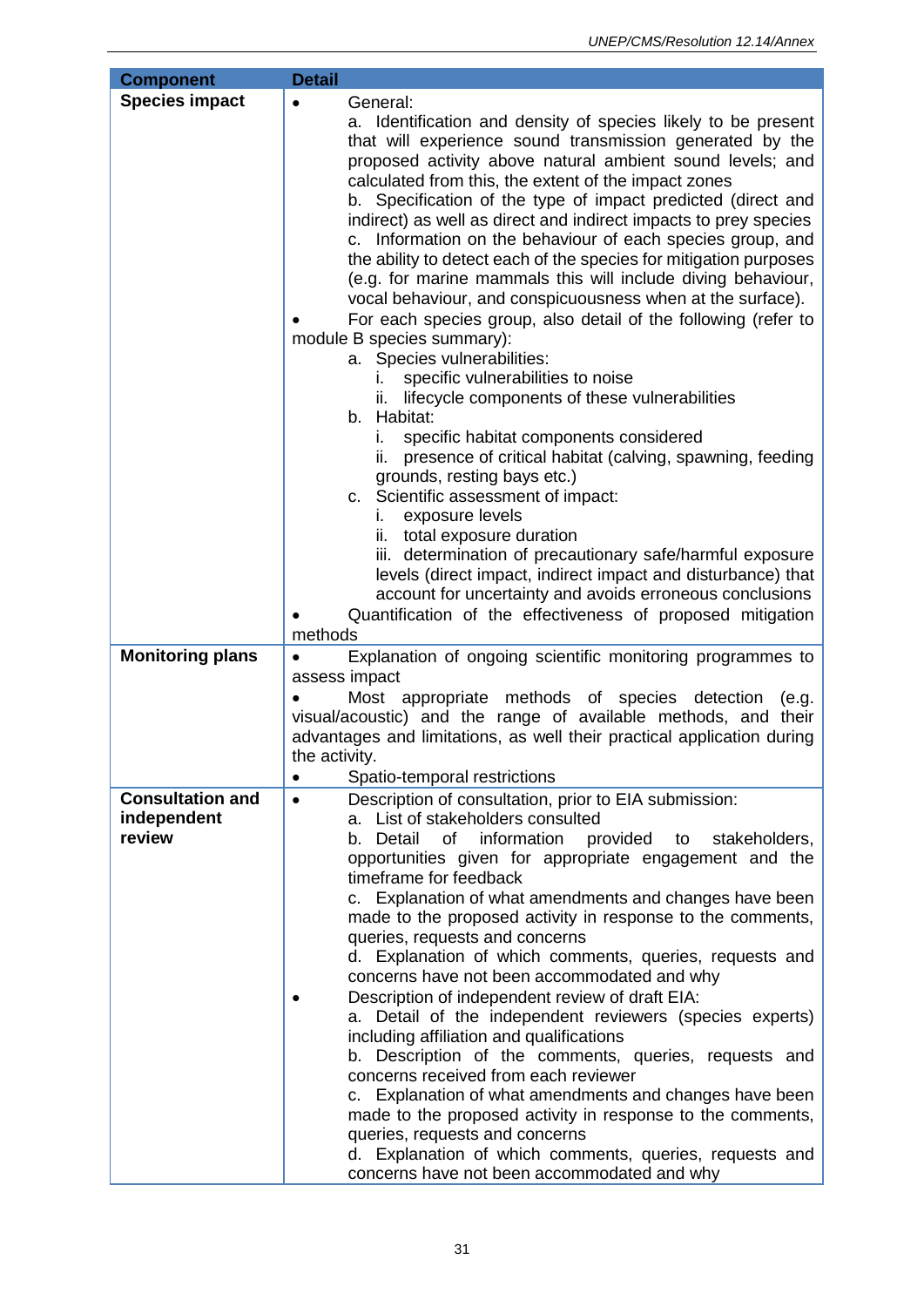#### <span id="page-31-0"></span>**XII. References**

- Aguilar de Soto, N., 2017a, 'Beaked Whales', in Prideaux, G. (ed) Technical Support Information to the CMS Family Guidelines on Environmental Impact Assessments for Marine Noise-generating Activities, CMS, Bonn
- Aguilar de Soto, N., 2017b, 'Marine Invertebrates', in Prideaux, G. (ed) Technical Support Information to the CMS Family Guidelines on Environmental Impact Assessments for Marine Noise-generating Activities, CMS, Bonn
- André, M Morell, M Alex, M Solé Carbonell, M Connor, M Van der Schaar, RM Houégnigan, L Zaugg, SA. and Castell Balaguer, JV. 2010. 'Best practices in management, assessment and control of underwater noise pollution' Barcelona, LAB, UPC
- Castellote, M. 2017a, 'Inshore Odontocetes', in Prideaux, G. (ed) Technical Support Information to the CMS Family Guidelines on Environmental Impact Assessments for Marine Noise-generating Activities, CMS, Bonn
- Castellote, M. 2017b, 'Offshore Odontocetes', in Prideaux, G. (ed) Technical Support Information to the CMS Family Guidelines on Environmental Impact Assessments for Marine Noise-generating Activities, CMS, Bonn
- Etter PC. 2013. 'Underwater acoustic modelling and simulation' (Boca Raton: CRC Press, Taylor and Francis Group)
- Frey, S., 2017, 'Exposure Levels', in Prideaux, G. (ed) Technical Support Information to the CMS Family Guidelines on Environmental Impact Assessments for Marine Noisegenerating Activities, CMS, Bonn
- Hawkins, AD and Popper, AN. 2016, Developing Sound Exposure Criteria for Fishes. In The Effects of Noise on Aquatic Life II, Springer: 431-39.
- Hildebrand JA. 2009, 'Anthropogenic and natural sources of ambient noise in the ocean', Marine Ecology Progress Series, 395 (5).
- Hooker, S, 2017, 'Decompression Stress', in Prideaux, G. (ed) Technical Support Information to the CMS Family Guidelines on Environmental Impact Assessments for Marine Noisegenerating Activities, CMS, Bonn
- Marsh, H, 2017, 'Sirenians', in Prideaux, G. (ed) Technical Support Information to the CMS Family Guidelines on Environmental Impact Assessments for Marine Noise-generating Activities, CMS, Bonn
- McCauley, R., 2017, 'Fin-fish', in Prideaux, G. (ed) Technical Support Information to the CMS Family Guidelines on Environmental Impact Assessments for Marine Noise-generating Activities, CMS, Bonn
- Miksis-Olds, JL. and Nichols, SM., 2016, Is low frequency ocean sound increasing globally? The Journal of the Acoustical Society of America, 139(1), pp.501-511.
- NOAA. 2016. Technical Guidance for Assessing the Effects of Anthropogenic Sound on Marine Mammal Hearing: Underwater Acoustic Thresholds for Onset of Permanent and Temporary Threshold Shifts. U.S. Dept. of Commerce, NOAA. NOAA Technical Memorandum NMFS-OPR-55, 178 p.

Notarbartolo di Sciara, G., 2017a, Pinnipeds, in Prideaux, G. (ed) Technical Support Information to the CMS Family Guidelines on Environmental Impact Assessments for Marine Noise-generating Activities, CMS, Bonn